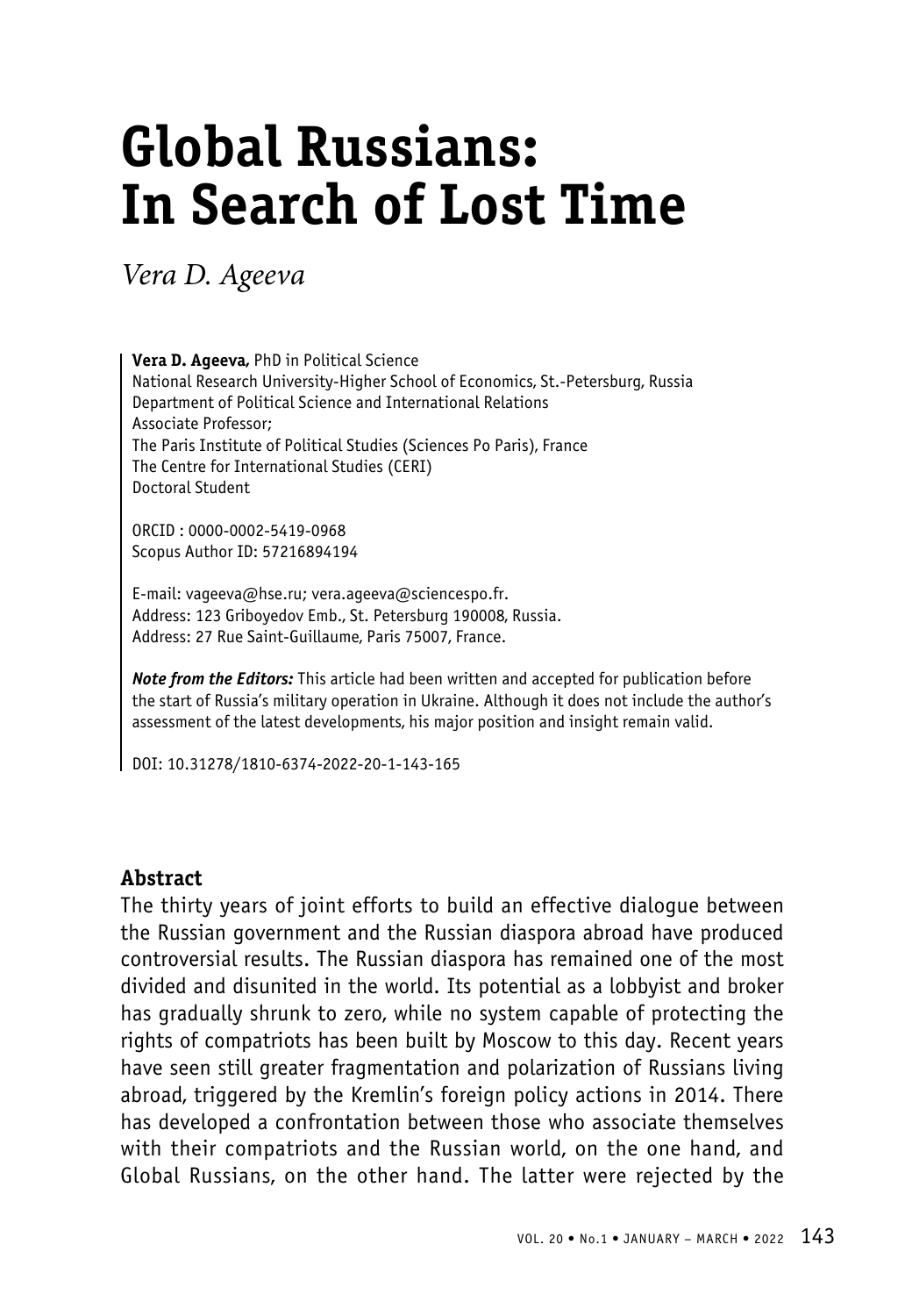Russian authorities and some experts, who equated Global Russians with cosmopolitans. A review of the existing studies and empirical examples shows that this interpretation was erroneous and Global Russians were artificially opposed to other parts of the Russian diaspora and the international Russophile community (compatriots and the Russian world) as the Kremlin revised its strategy towards the Russian diaspora.

*Keywords:* Global Russians, Russian diaspora, the Russian world (Russkiy Mir), securitization, soft power, transnationalism, theory of political identification.

Experience of lost ties with the Russian diaspora abroad was one of post-Soviet Russia's foreign policy priorities in the 1990s.<br>After a seventy-year gap, there emerged the realization that the Russians living abroad were of post-Soviet Russia's foreign policy priorities in the 1990s. After a seventy-year gap, there emerged the realization that the Russians living abroad were not a group of traitors and enemies, but a "kindred socio-cultural world" and a "peripheral center of Russianness" (Batanova, 2009, p. 13), which Russia itself needs. An active rapprochement began on both sides. The Russian government was keen to create special conditions for those who voluntarily or involuntarily found themselves outside the Motherland, regarding them as links to local societies and potential envoys of not only Russian culture, but also of the new Russia's political and economic interests. Inside the Russian diaspora itself, there occurred a long-awaited, albeit no easy, turn "to face Russia" (Facing Russia was the title of a new strategy adopted in 1989 by the Russian emigrant scouting Organization of Young Russian Pathfinders—abbreviated as ORYuR in Russian; the strategy's purpose was return to Russia), and reconcile itself with the Motherland's controversial Soviet past and turbulent present. Despite all the obstacles, the process of rapprochement was quite successful.

However, today, thirty years later, we see that the Russian diaspora has remained disunited and divided, showing drastic polarization as regards cooperation with the historical Motherland. The Russian leadership has carried out certain "cleansing" to single out "professional compatriots" and reject that part of the Russian diaspora which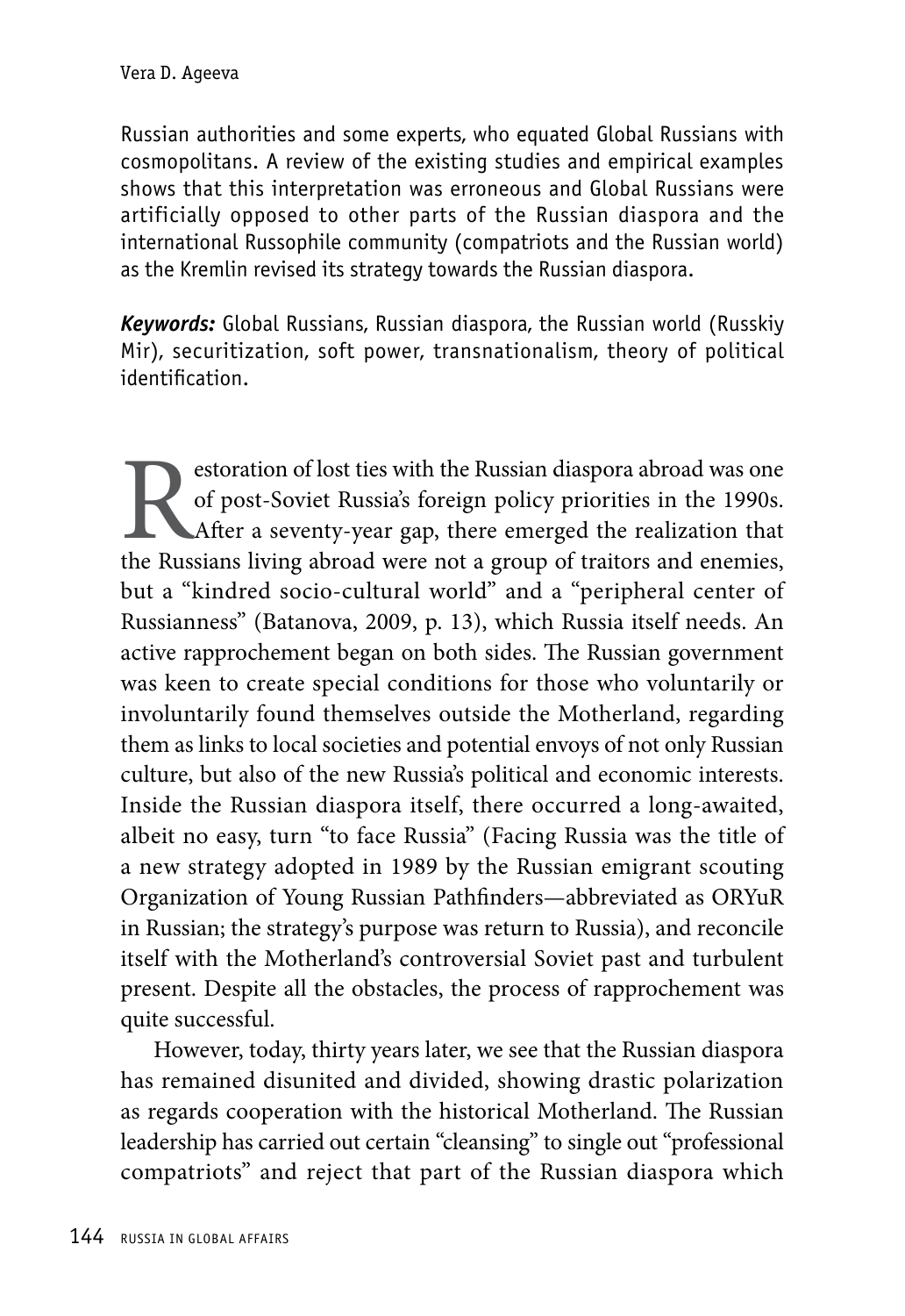researchers call Global Russians. It is noteworthy that from the very first steps towards Russia's unification with its diaspora abroad, it was Global Russians who constituted the priority target for the Russian government's foreign policy. Also, they turned out to be the first to be rejected by it. How and why did relations between Russia and the Russian diaspora come full circle this way? What is the fundamental feature of Global Russians as part of the Russian diaspora abroad? What is the political role of the Global Russians in relations with Russia and in world politics in general?

This article offers an explanation of how the Russian strategy was built in relation to compatriots abroad and the Russian world, and how the phenomenon of Global Russians is understood in the Russian political and academic discourse. With regard to Global Russians, Russia has accumulated a lot of incorrect definitions and even prejudices stemming from the outdated dichotomy of "patriots"/"cosmopolitans." The article offers a new interpretation of Global Russians through a four-level identification model, which allows for lifting the current (seeming) contradictions with other segments of the Russian diaspora and with patriotism, as well as helps understand the role Global Russians may play in relations between the diaspora and Russia and in world politics in the future.

### **THE EVOLUTION OF THE CONCEPTS OF 'COMPATRIOTS' AND 'THE RUSSIAN WORLD': FROM INCLUSIVENESS TO SECURITIZATION**

When relations between Russia and the Russian diaspora began to be restored in the 1990s, the outlook was encouraging. The new government adopted a number of official acts to emphasize the special importance of "compatriots living abroad" for modern Russia (Declaration of Support for the Russian Diaspora and Patronage of Russian Compatriots of 1995 and the Federal Law of 1999 "On the State Policy in Relation to Compatriots Abroad"). Various official agencies and non-governmental organizations held numerous events, inviting representatives of the Russian diaspora as special guests. This period in relations between the Russian diaspora and Moscow culminated with the First World Congress of Russian Compatriots Living Abroad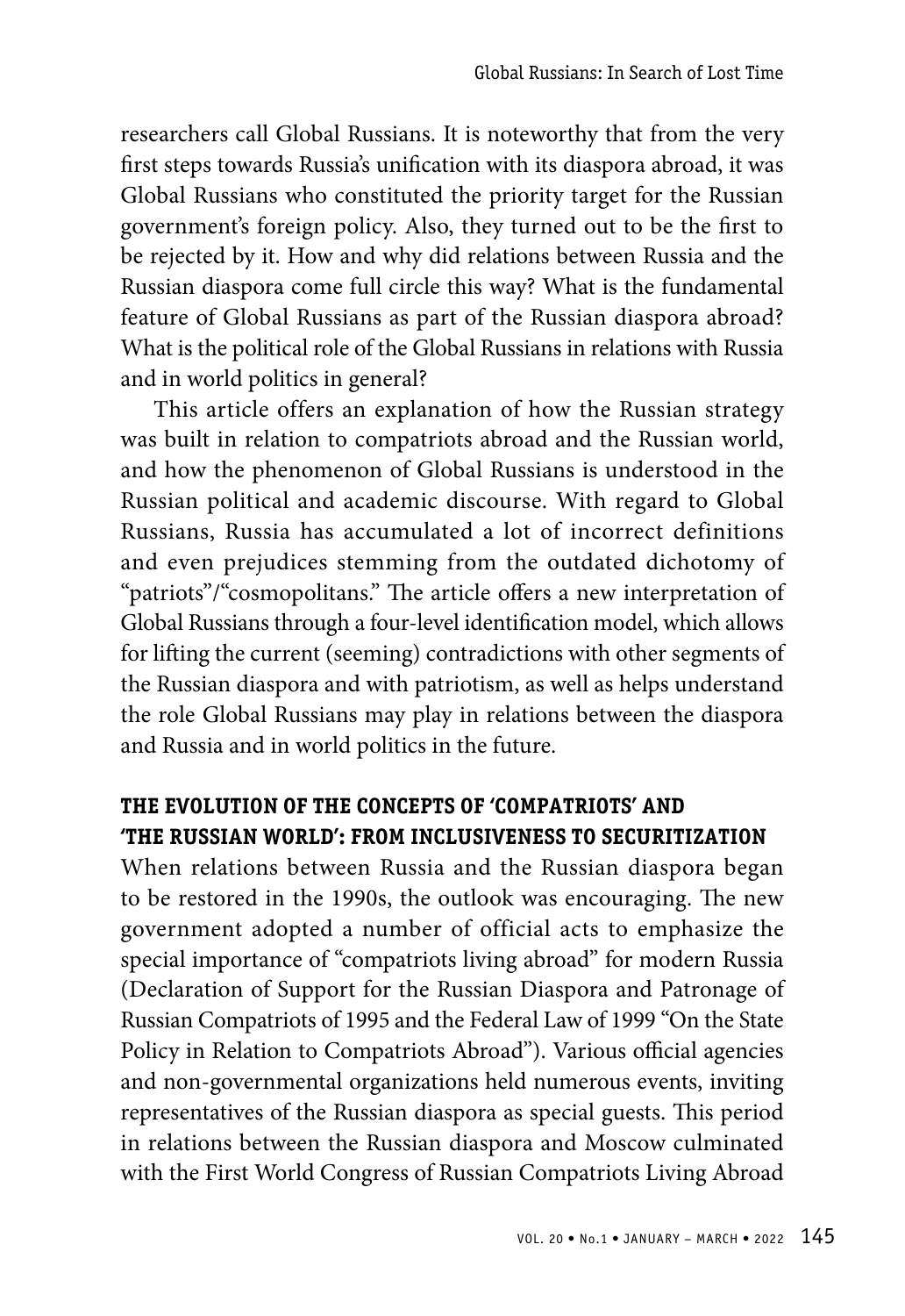(2001), which Russian President Vladimir Putin opened himself, and which proclaimed the idea of the Russian world at the official level for the first time (Putin, 2001).

Originally, Moscow's approach to the concept of 'compatriot' was as wide and inclusive as possible. It applied to everyone who had at least a distant family relationship with Russia and wished to "maintain spiritual relations with Russia regardless of their nationality and present legal status in the countries of residence" (Deklaratsiya, 1995). This interpretation was legally enshrined in a 1999 law that defined compatriots as "all individuals living abroad who either currently hold Russian citizenship or are descendants of former citizens of the Russian Empire, the Soviet Union, or the Russian Federation."

At that time, a pragmatic approach to the Russian diaspora, proposed by political consultants Pyotr Shchedrovitsky and Gleb Pavlovsky, enjoyed priority. It was addressed to successful compatriots, well integrated into their countries of residence and capable of serving as an effective link to promote Russia's economic interests (Suslov, 2017), that is, in fact, to those whom Kommersant publishing house founder Vladimir Yakovlev would later call "Global Russians." However, apart from official declarations, acknowledgements and highprofile events (Zevelev, 2014), no real steps were taken by Moscow to protect the rights of compatriots where they needed it, or to simplify bureaucratic procedures for compatriots resettling to Russia. The institution of dual citizenship failed (Zevelev, 2008), while politician Vyacheslav Nikonov's idea of their visa-free entry remained on paper.

At the beginning of cooperation between the historical Motherland and its diaspora, the widest possible range of participants—public, private and non-governmental—was covered regardless of the degree of their affiliation with Russia and political orientation. However, according to Mikhail Suslov, an assistant professor of Russian history and politics at the University of Copenhagen, this period came to an end back in 2004, when the pragmatic and inclusive approach gave way to the institutionalization and instrumentalization of the idea of cooperation with the Russian diaspora. It was during that year that Russia made a turn towards recentralization of the vertical chain of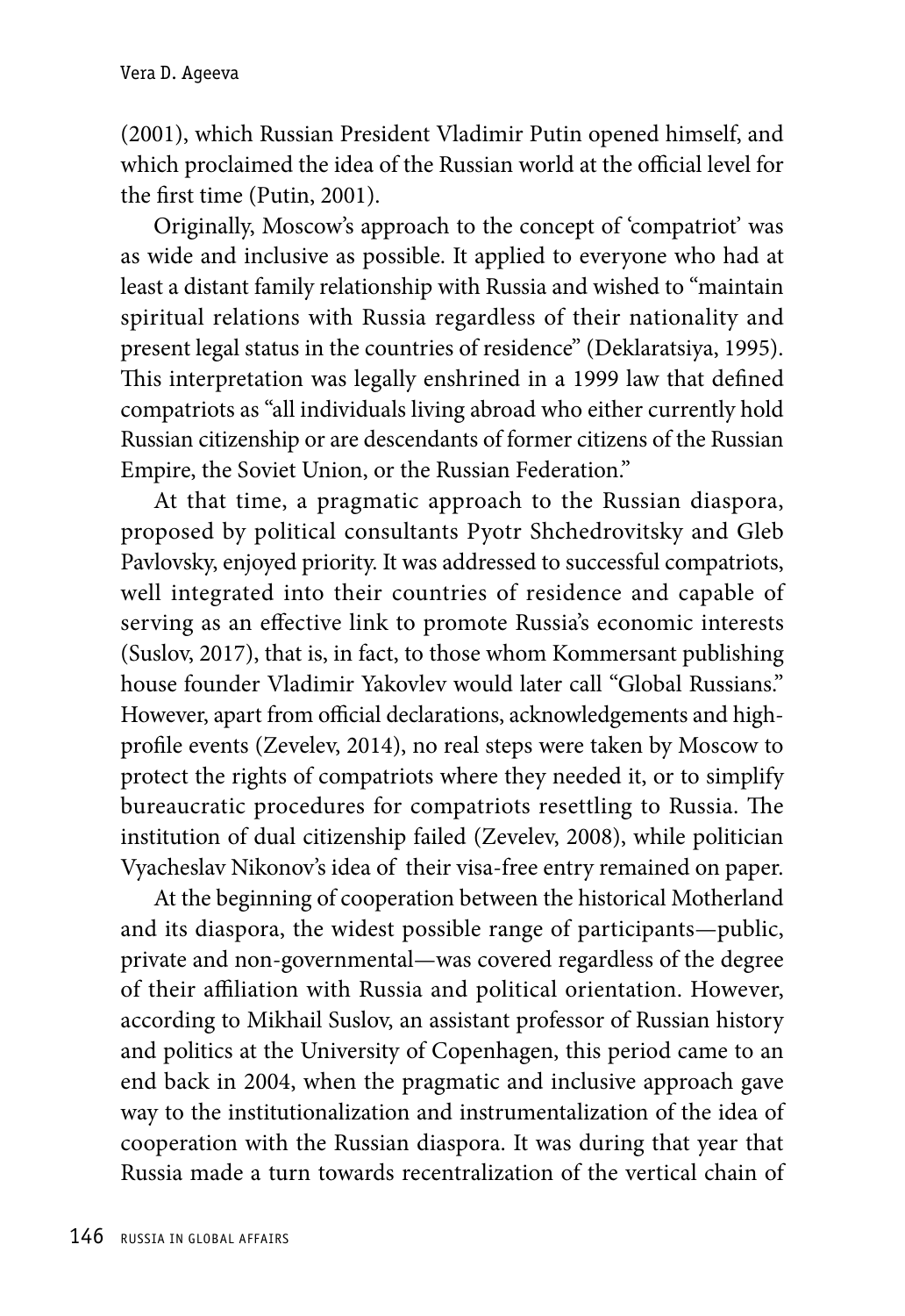command in domestic politics and, under the influence of the Orange Revolution in Ukraine, started to adopt a defensive-aggressive and anti-Western stance (Suslov, 2017, 22). The conceptualization of the Russian soft power in 2008-2009 (Ageeva, 2021) was followed by the institutionalization (and, as it turned out later, vassalization) of Russia's relations with the diaspora. In 2007, the Russkiy Mir Foundation was established. In 2008, Roszarubezhtsentr was transformed into the Federal Agency for the Commonwealth of Independent States Affairs, Compatriots Living Abroad, and International Humanitarian Cooperation (Rossotrudnichestvo). In 2009, the World Coordinating Council of Russian Compatriots was established to unite disparate local councils from different countries and formalize their relations with Russian embassies.

At first glance, such institutionalization served good purposes. For one, it coordinated, optimized and unified efforts of official agencies and non-governmental initiatives. However, in practice, it formalized and politicized contacts with the Russian diaspora. Only close and loyal compatriots could count on support.

For instance, diplomat Alexander Chepurin in 2009, while reviewing the obstacles to "the emergence of a full-fledged Russian diaspora," openly pointed to "some natives of Russia" who criticize Russia's foreign and domestic policy, who "make money on anti-Russian sentiment," and who "adhere to Russophobic approaches" (Chepurin, 2009). In some cases, inconsistency with state interests was used as a pretext to "deny support to well-known human rights activists in Russia's near abroad, because they 'were of no interest' to a specific official" (Poloskova and Skrinnik, 2003).

The emergence of so-called "professional compatriots" was perhaps the most disastrous effect of the institutionalization of Russia-diaspora relations. By analogy with "professional patriots," they used support from the Russian agencies concerned to attain selfish professional aims or to embezzle scanty financial resources (Chepurin, 2009; Poloskova and Skrinnik, 2003). Their negative impact on Russia's image abroad was acknowledged both by Russian officials themselves (Ostrovskii, 2010) and by foreign mass media (Klensky, 2014; Mitrofanova, 2013).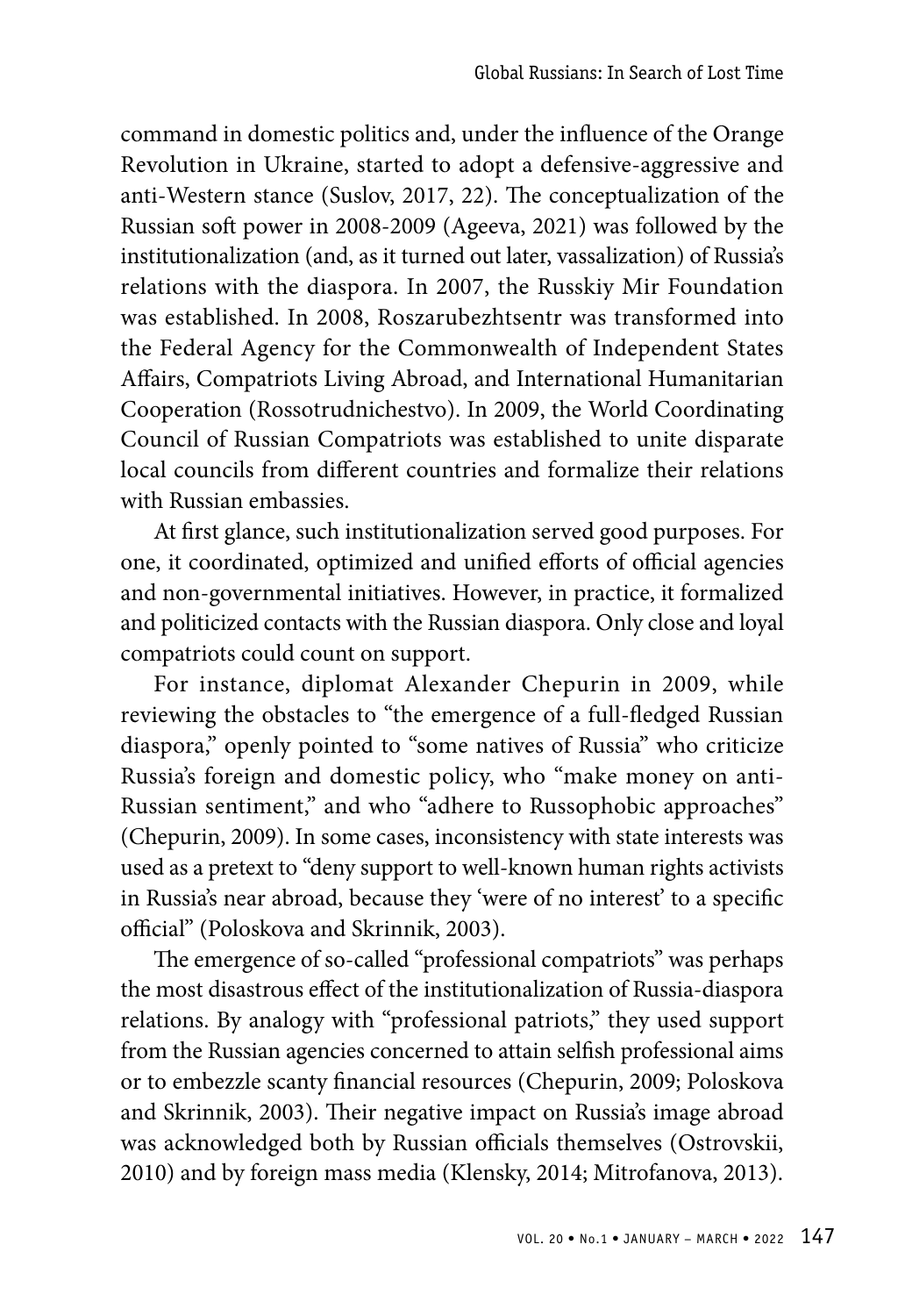But then an important change took place in Russia's attitude towards foreign compatriots. In 2010, some amendments were adopted to the law on compatriots to significantly narrow the very notion of 'compatriot.' The former citizens of the Soviet Union and their descendants were excluded from it to be replaced by "people and their descendants who belong to nationalities historically dwelling on the Russian territory."

The real purpose of these seemingly insignificant changes was to separate descendants from Central Asia (who turned out to be descendants of Soviet citizens) from "compatriots." This, in fact, established a "semi-ethnic" criterion for this notion and was consonant with the nationalist and anti-immigrant posture of the Russian establishment (Suslov, 2017, p. 23). In parallel with the institutionalization and instrumentalization of the Russian strategy towards the foreign diaspora, there occurred a decisive departure along the conservative direction from post-imperial legal inclusiveness towards "semi-ethnic" cultural exclusiveness (Suslov, 2017, p. 24). These processes obviously narrowed the potential audience of the political project called Compatriots, some of whom (including Global Russians) began to distance themselves from toxic associations, while the other part was forcibly marginalized by the Russian leadership.

The Kremlin's active promotion of the idea of the Russian world contributed to the further fragmentation of the Russian diaspora. Over the past thirty years, it has made a long way from a cultural and politically neutral concept to the ideological basis of an expansionist policy. The very idea of the Russian world has a long and rich history—Marlene Laruelle, research professor at the Institute for European, Russian and Eurasian Studies, traces its first references to Prince Izyaslav, who wrote in the 11th century a letter to the Pope, entitled "Kherson and the Russian World," and connects its evolution to prominent Russian philosophers such as Vladimir Solovyov and Nikolai Berdyaev, who made a significant impact on the development of the concepts of 'Russian spirit' and 'Russian idea' (*Russkaya ideya*) (Laruelle, 2015, p. 3). In the 20th century, it survived oblivion during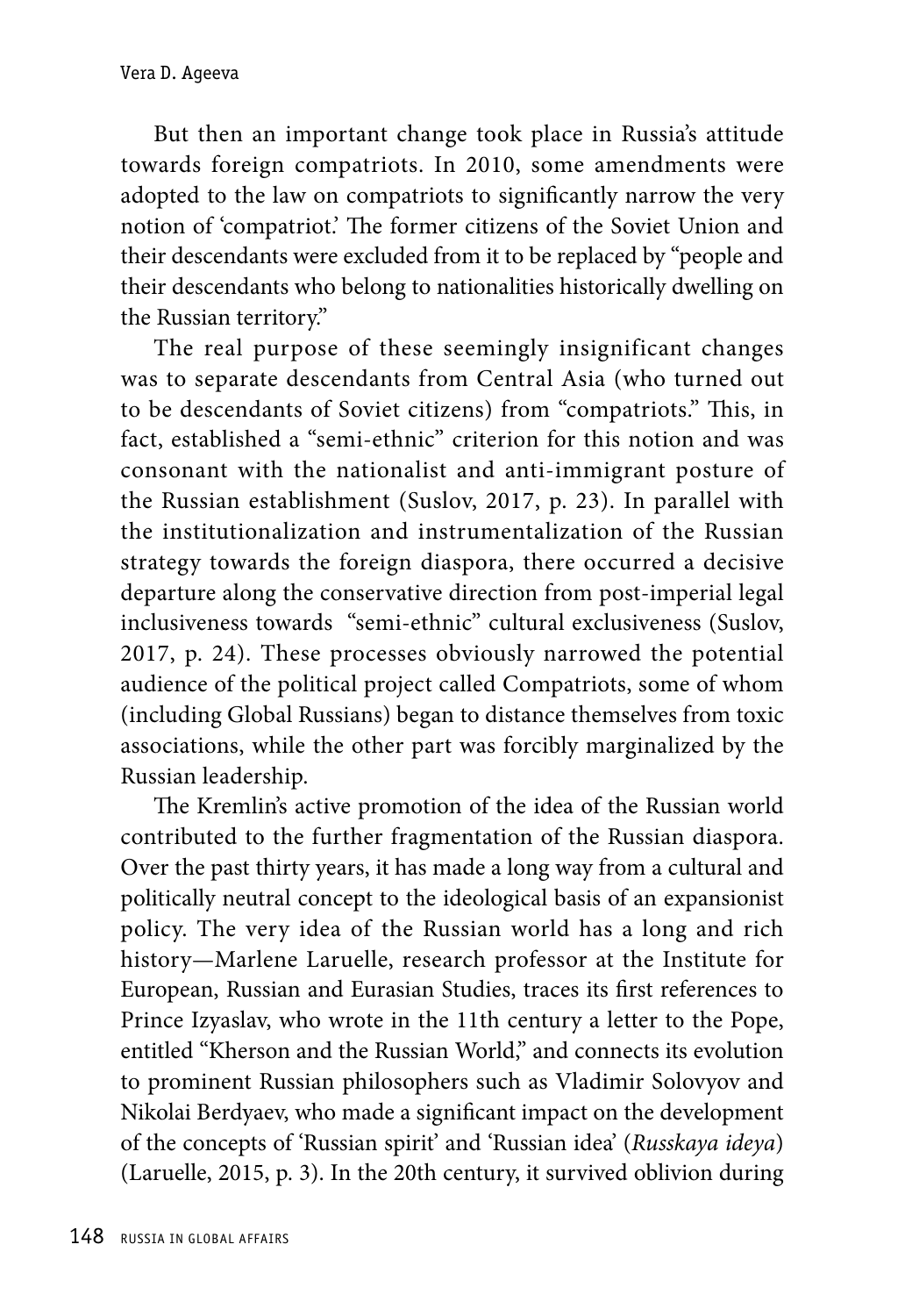the Soviet era to stage a comeback to the Russian academic and political discourse only at the end of the century.

At the origins of its revival and conceptualization were Yefim Ostrovsky, Pyotr Shchedrovitsky, Gleb Pavlovsky, Sergei Chernyshev and Mikhail Gefter, who between 1993 and 1997 worked on its crystallization "from pre-understanding and an amorphous feeling of the desirable form to its final name." The original definition they proposed was as broad and inclusive as possible. "Russkiy mir" was to become a network of all Russian-speaking and Russian-thinking people across the globe (Shchedrovitsky, 2000). Such an interpretation of the idea, which brings the Russian language to the forefront, set a cultural tonality for it and oriented it towards what Ambassador Yevgeny Astakhov called "the energy of Russian culture" (Astakhova and Astakhov, 2015, p. 321), as the main resource, and steered it onto an apolitical track.

Moreover, the interpretation proposed by Shchedrovitsky and Ostrovsky made it possible to expand the concept's scope. After all, not only Russians can speak Russian and think in Russian, but also foreigners studying Russian and interested in Russian culture and history. In its early years a broad (comprehensive) culture-oriented interpretation of the concept of the Russian world was in great demand among the Russian political elite, which saw the Russian world as a potentially strong element of the emerging concept of Russian soft power. The foundation of the same name, which the Russian government established in 2007, used for its ideology precisely this interpretation of the concept of the Russian world, "which includes Russia and Russian compatriots and which unites individuals regardless of their nationality, particularly those who feel themselves Russian, bear Russian culture, speak the Russian language, and feel connected to and responsible for Russia's destiny" (Batanova, 2009, p. 14).

Gradually, however, neutrality began to vanish from the concept of the Russian world. The civilizational turn, set by both the academic and expert community (for example, by Valery Tishkov and Gleb Pavlovsky) and the country's political leadership was the first step towards its politicization. Also, the Russian Orthodox Church (ROC)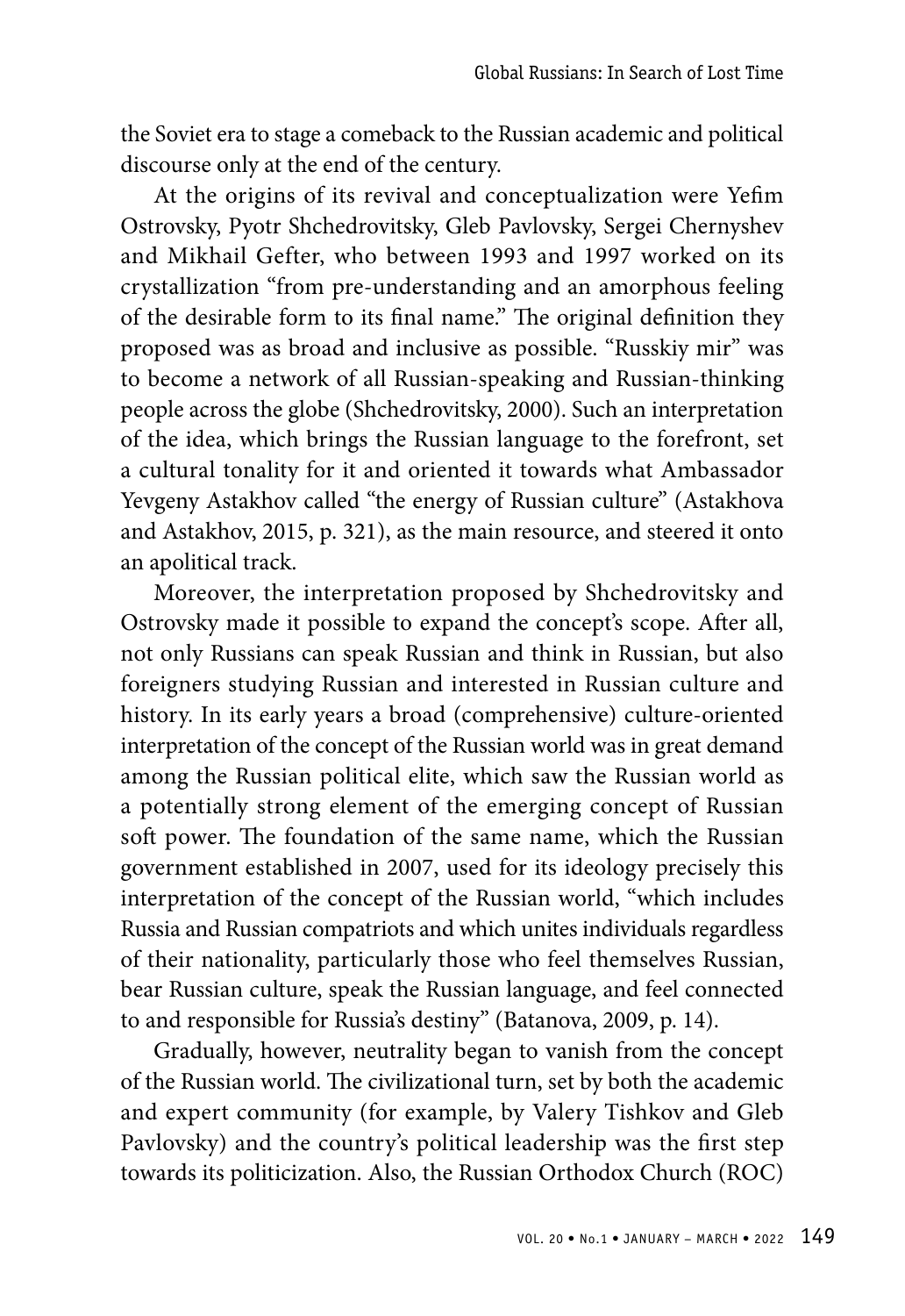was quick to incorporate this concept into its discourse (for example, Patriarch Kirill authored a book entitled *Seven Words about the Russian World*, 2015).

By itself, embedding the Russian world into the civilizational discourse would not have entailed negative effects. It would have even looked logical, but the conservative and anti-Western tinge that this discourse soon acquired had a destructive effect on it. The concept derived its concrete ideological content from Vladimir Putin's speech at the plenary meeting of the Valdai Discussion Club in October 2013. Later, this speech would begin to be unofficially referred to as the "Manifesto of the Russian World." Putin said: "We can see how many of the Euro-Atlantic countries are actually rejecting their roots, including the Christian values that constitute the basis of Western civilization. They are denying moral principles and all traditional identities: national, cultural, religious and even sexual. They are implementing policies that equate large families with samesex partnerships, belief in God with the belief in Satan… People in many European countries are embarrassed or afraid to talk about their religious affiliations" (Putin, 2013).

However, neither the Orthodox nor the conservative tilt that the concept developed during those years had such devastating consequences as Crimea's reincorporation into Russia in March 2014, when the reunification of the Russian world was used as a rhetorical device in the Russian leadership's official discourse. While the inclusion of Orthodoxy in the Russian world as a common denominator could potentially alienate non-believers and representatives of other religions, particularly Muslims (Marlene Laruelle (2015, p. 18) predicts that Russia will have problems using this concept in Central Asia), and the conservative agenda is likely to be rejected by the progressively-minded part of society (intellectuals, representatives of creative professions and even young people), the events in Crimea irreversibly split the Russian world that had been built through painstaking efforts by the authorities and society since the 1990s. This fragile and delicate structure was hopelessly ruined in the wink of an eye (Poloskova and Skrinnik, 2003; Sochnev and Kuzmenko, 2015).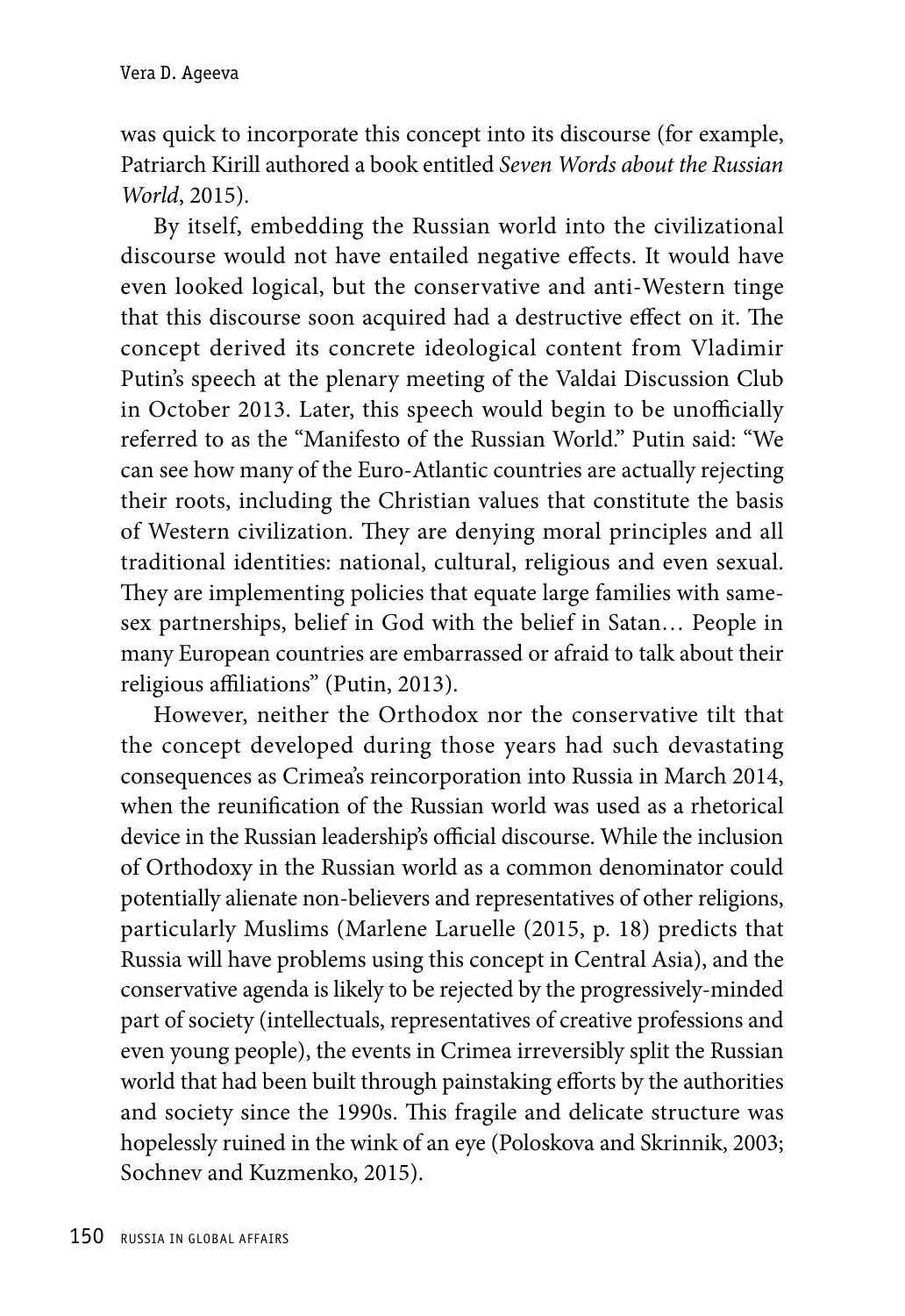The Russian world began to be used as a bugbear by various countries (sometimes even to scare themselves), especially those with large Russian-speaking communities, or which have "disputed" territories with Russia. Starting from 2014, the idea of an aggressive Russian world has been a cliché in the foreign media and academic articles, in defiance of calls from Russia, in particular, from the Russian Orthodox Church, for not politicizing or portraying the Russian world as a bogey (Patriarch Cyrill, 2015). Some Russian experts even argued that the concept of the Russian world was "dead." After its rapid securitization (Zevelev, 2014) that concept lost its soft power potential and began to symbolize a narrowing reality around Russia, which had already "ejected" Ukraine and began to be regarded by the other fraternal countries as a lesson (Sochnev and Kuzmenko, 2015).

It is noteworthy that back in 2008, political scientist Igor Zevelev wrote that the Kremlin's neo-imperialist rhetoric regarding the Russian world and compatriots served as a kind of compensatory psychological mechanism in a situation of its own impotence, protecting the near abroad from Russian aggression. At the same time, he admitted that the issue of reunification of the Russian people, in principle, might be used by some political forces to woo the electorate (Zevelev, 2008). This forecast partially came true in August 2008 during the conflict with Georgia. In 2014, it materialized to the full extent.

The securitization of the Russian world triggered even stronger polarization within the Russian diaspora abroad. Those who associated themselves with their compatriots and the idea of the Russian world came out in support of the Russian authorities on the Crimean issue. "'Professional compatriots' expressed their solidarity with Russian people living in Crimea and their decision to join the Russian Federation" (Smirnitskaya, 2014). Famous Russian emigre families signed and published an open letter entitled "Solidarity with Russia over the Tragedy in Ukraine." Among signatories were Prince and Princess Shakhovsky, His Highness Prince Yurievsky, Naryshkin, Muruzi, etc. (Prokofiev, 2014). Those who found it impossible to support what looked as military aggression and annexation of foreign territories to them came out with an alternative viewpoint. Their attitude was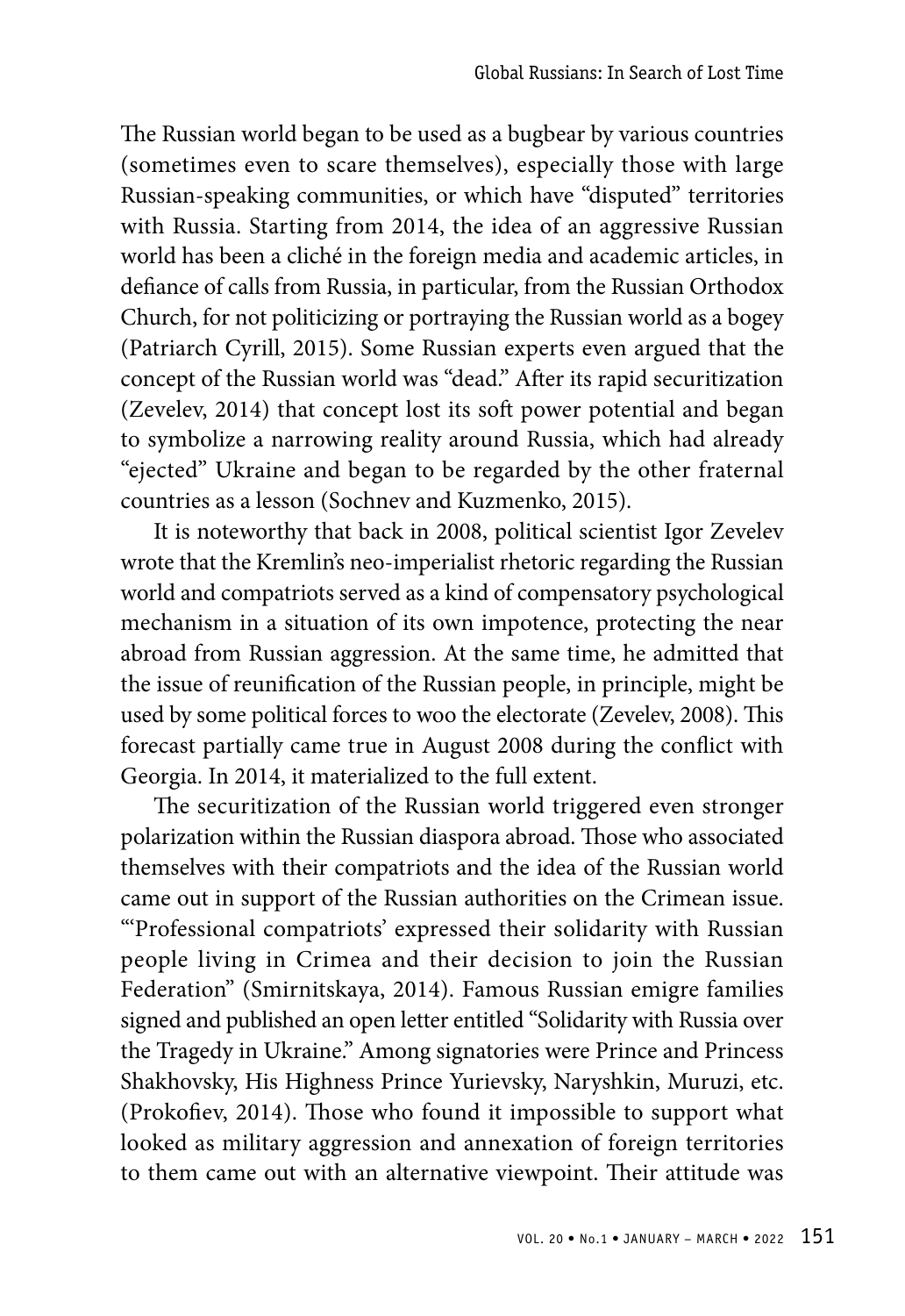expressed in the Alternative Letter from the Descendants of White Emigrants (von Hahn, 2014). In this letter the other part of the diaspora rejected any solidarity with Russian actions in Ukraine and the Russian government. It was the first sign of the further fragmentation of the Russian diaspora abroad, which led to the crystallization of Global Russians as a separate group within it.

## **GLOBAL RUSSIANS AS A TRANSNATIONAL PHENOMENON UNDERESTIMATED BY MOSCOW**

The term 'Global Russians' was coined by the founder of the Kommersant publishing house, Vladimir Yakovlev, back in 2008. As he launched the *Snob* magazine, Yakovlev declared that the periodical's target readership was Global Russians—those who "live where they want, do what they want, absorb any cultures, become part of any communities, but at the same time retain bonds with Russian-language culture and remain its integral part" (Nikitina, 2017).

It is remarkable that for a long time the phenomenon of Global Russians did not attract considerable attention either from the political science community or from the public at large. It began to be actively discussed (and criticized) by researchers of the Russian foreign diaspora not earlier than 2017-2018. To understand this temporal gap it is worth recalling that originally Global Russians were an organic part of the Russian diaspora abroad and, moreover, a priority target audience from the Kremlin's viewpoint (suffice it to recall the focus of the official strategy on economically successful and intellectually influential personalities in the 1990s and early 2000s (Suslov, 2017, p. 21).

Then, due to certain events, an estrangement with Global Russians followed. Mikhail Suslov believes that this process began at the end of 2004, when the Orange Revolution in Ukraine "turned the Russian leadership towards a more defensive-aggressive and anti-Western position" (Suslov, 2017, p. 22), which, in turn, "hindered a meaningful dialogue with 'Global Russians,' who were split between loyal 'professional compatriots' and the majority reluctant to be treated as Russia's pawns in its geopolitical games" (ibid, p. 24). The subsequent events, such as the conflict with Georgia in August 2008, the tightening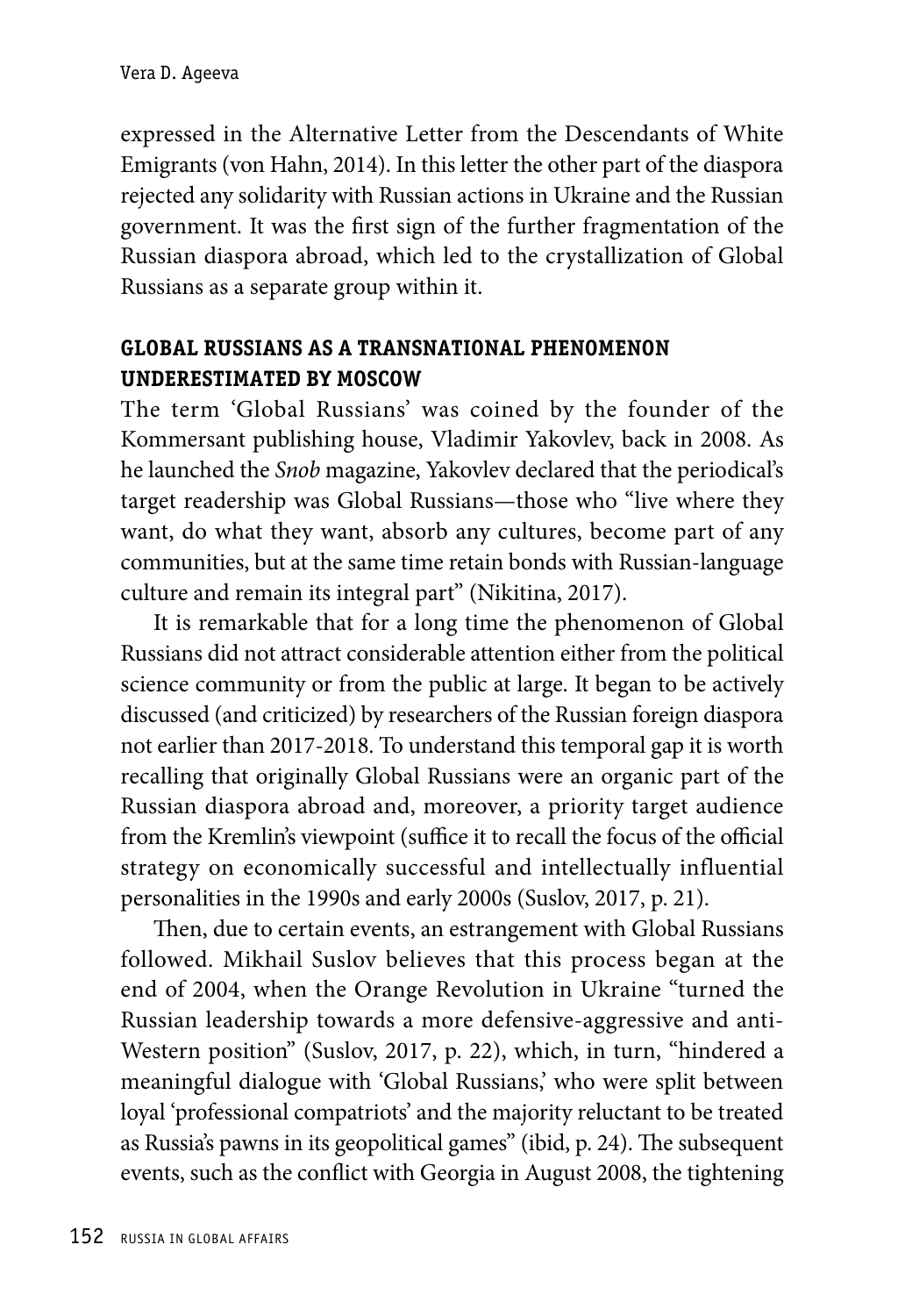of the Russian regime in 2011 (Gelman, 2019; Zygar, 2016; Holmes and Krastev, 2020), and, finally, the incorporation of Crimea and the conflict in Donbass in 2014, strengthened this trend, which eventually caused the transformation of Global Russians into a separate, although not united, group within the Russian diaspora abroad. By 2017-2018, their active role on the world political scene was already hard to ignore: Telegram messaging app founder Pavel Durov (listed as a Global Russian by Suslov and Ivanchenko), Russian economist Sergei Guriyev (with whom the author conducted a scientific interview) and some others, to be mentioned further on, can serve as examples.

The discussion about Global Russians that unfolded on the Internet portal of the Russian International Affairs Council (RIAC) in February-July 2018 turned out to be very timely. It began with a discussion of the seemingly unrelated issue of fathers-and-sons relations in the Russian community of international political scientists, initiated by an expert of the Center for Strategic Research (at that time) Anton Tsvetov and Harvard doctoral student Olga Breininger (Tsvetov and Breininger, 2018), who had identified herself as a Global Russian in an interview with RIAC a few months earlier. In their discussion of the generation gap between the Russian experts a parallel was drawn with Global Russians. Then there followed a brief but important debate involving retired Russian diplomat Alexander Kramarenko, Anton Tsvetov himself, who felt obliged to make a reply, and then Vladimir Ivanchenko, an expert at the Creative Diplomacy Center. Their exchange of opinions reflected the full range of inaccuracies and distortions concerning the term 'Global Russians' that occurred over the years due to the lack of proper academic analysis.

The widespread tendency to equate Global Russians with cosmopolitans was the main distortion. In fact, it is completely inconsistent with both Yakovlev's original definition and the empirical examples of this phenomenon*.* It can be found in an article by Alexander Kramarenko (2018), who refers to Global Russians as part of the "global cosmopolitan elite, weakly rooted in their countries," in an article by Vladimir Ivanchenko (2018), in which he, while rightly pointing to the polarity of opinions in Russia regarding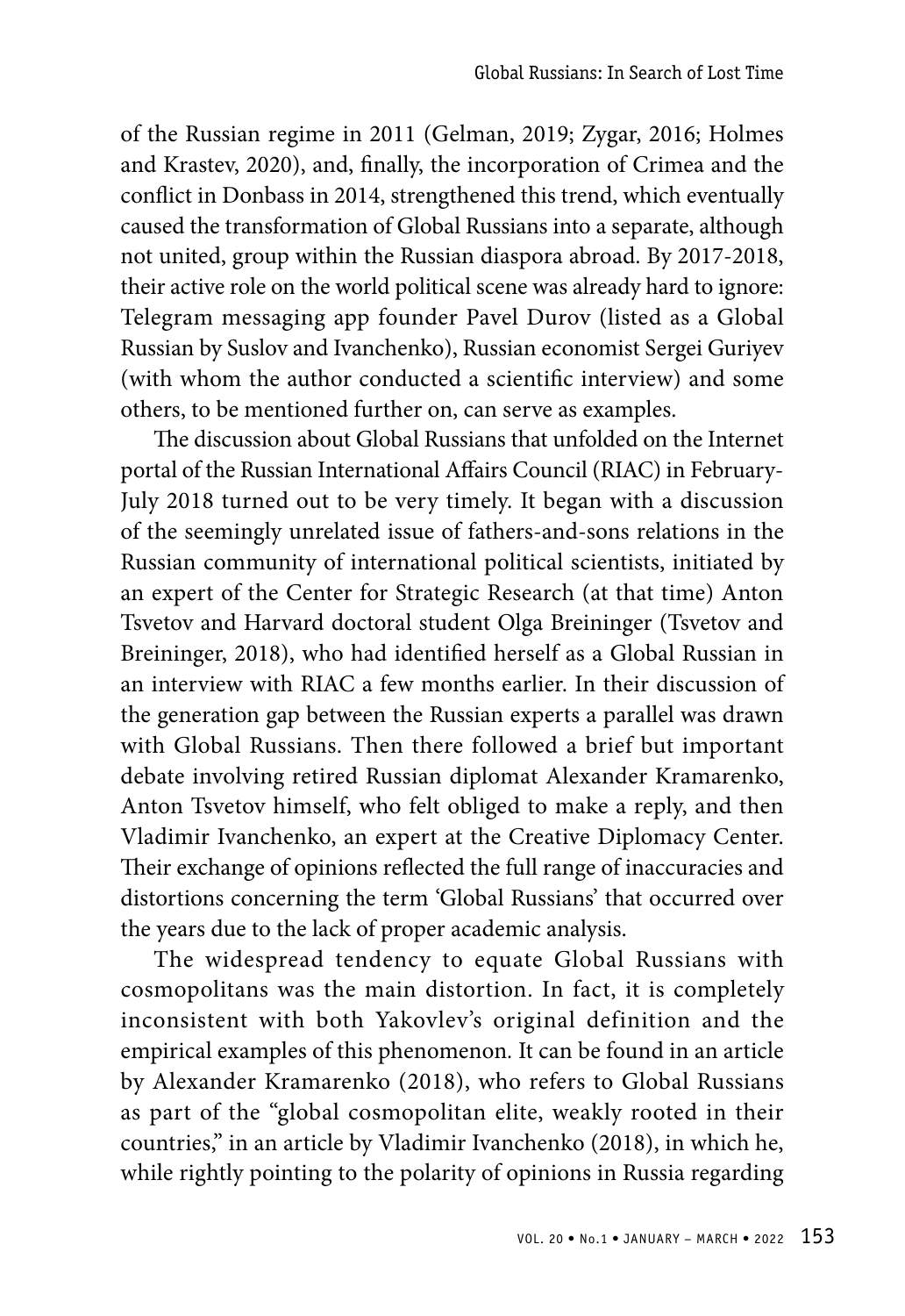Global Russians, defines them rather as "migratory birds" seeking a life "outside political, ideological, and national boundaries," and who, being liberals whose attitude towards the state is a good litmus test, try to avoid any official contacts with the Kremlin. In the interview with Olga Breininger the idea of "Global Russian = cosmopolitan" is unmistakably present, too. As a result of this distortion, Global Russians are unfairly demonized. Kramarenko warns that if Global Russians, completely estranged from the Russian people, rise to power, there will emerge "the risk of losing the country at the level of language, and therefore, of losing it politically" (Kramarenko, 2018). It is important to note that such a negative connotation in discussing the cosmopolitan nature of Global Russians is present only in some (not all) socio-political discourses in Russia.

The lack of clear definitions and distinctions between "compatriots" and representatives of the Russian world, too, brings a great deal of confusion into the discussion about Global Russians. For example, Ivanchenko writes that their "political views ... may range ... from cosmopolitanism ... to clearly expressed patriotism or even to positioning themselves as defenders, apologists for the Russian authorities...," thus mentioning Pavel Durov and Iosif Brodsky in the same breath with foreign compatriots who actively vote for the incumbent authorities in elections (for example, in the 2018 presidential election) (Ivanchenko, 2018).

Such illegitimate generalizations result in the emergence of proofby-contradiction-like definitions—for example, the introduction of the term 'non-Global Russians' to describe those Russians who do not get assimilated in the Russian diaspora abroad, who do not "get globalized," but form Brighton-Beach-type of neighborhoods (ibid). The term is obviously confusing and conceptually empty, which raises many questions: Do non-Global Russians tend not to blend in, that is, not to undergo assimilation in the host country, and does this automatically make them pro-Russian? Or do they avoid getting globalized, that is, fail to become adherents of the globalist ideology, actually cosmopolitans, but then what makes them different from Global Russians? What is their political orientation and how do they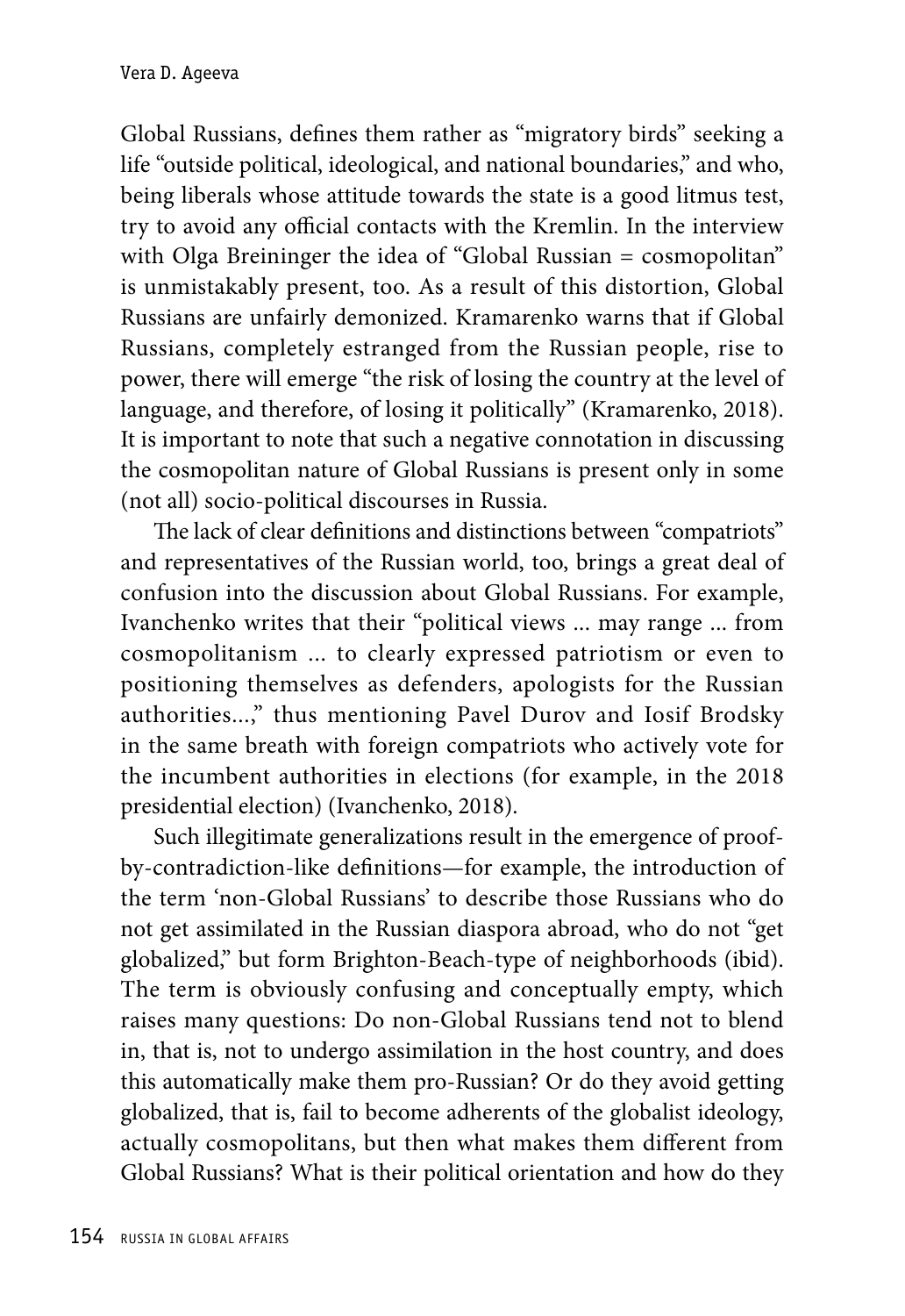pass the litmus test for their "attitude towards the state?" Are they loyal or oppositional, liberal or conservative? What are their other distinguishing features apart from non-assimilation and opposition to Global Russians? Without answering these and a number of other questions the use of the term 'non-Global Russians' in relation to the Russian diaspora will remain rather confusing.

In reality, contradictions in defining the Global Russians phenomenon can be eliminated, if it is correctly distinguished from the already existing terms 'compatriots' and the 'Russian world,' which describe both Russia's political projects and the Russian foreign diaspora's self-identification models.

Anton Tsvetov and Mikhail Suslov made a significant contribution to the further conceptualization of Global Russians. In his essay written in response to Alexander Kramarenko's "accusations of being detached from grassroots, being incompetent and coming close to the betrayal of national interests," Tsvetov emphasized that Global Russians' important mission is to "create and maintain ties, search for the best in Russia to share it with the world and for the best in the world to share it with Russia" (Tsvetov, 2018). Mikhail Suslov, in his fundamental study of the evolution of the Russian diaspora and of the Kremlin's official strategy in relations with it over the past twenty years, proposed a number of criteria for defining Global Russians and comparing them with other segments of the diaspora (compatriots, the Russian world): the attitude towards the Soviet legacy, Russian ethnicity, and Russian cultural affinity. According to Suslov, for Global Russians the first two criteria are irrelevant; only Russian cultural affinity remains the common denominator for all Russian emigrants. Furthermore, he provides a more complex description of Global Russians as "those who left Russia voluntarily … and settled in the West for better economic conditions, quality of life or greater freedom of expression." They are professionally successful in the host country, which is why "they do not seek Moscow's protection" (Suslov 2017, p. 13). Suslov concludes that being incapable to control Global Russians, the Kremlin is seeking to downplay their importance and even alienate them and reinterpret them as "the traitors" of Russia.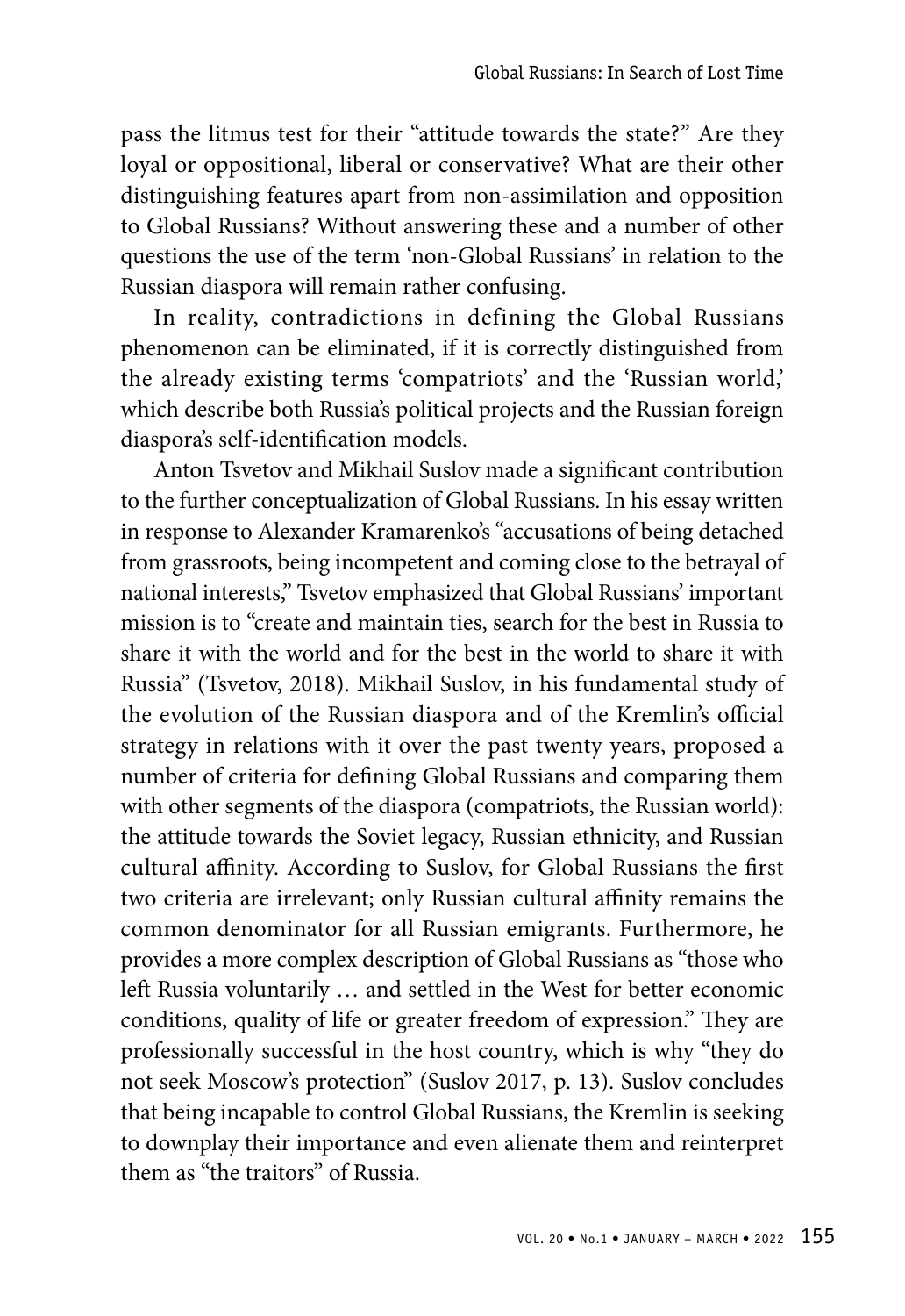The estrangement between the modern Russian authorities and Global Russians can be considered mutual. The author of the concept, Vladimir Yakovlev himself is even more pessimistic today: in an interview for *Zima* magazine, he claims that "today it is indecent to use the term 'Global Russians'," because it "sounds insulting to the people of those countries which are suffering today because of Russia's actions." In the end, he concludes that there are no more Global Russians, there are only refugees from Russia (Nikitina, 2017). This statement seems too emotional to be regarded as a declaration that the phenomenon of Global Russians is dead in reality: after all, despite their rejection by the present Russian government they still "live where they want" and "become part of any communities," while "retaining bonds with Russian-speaking culture and remaining part of it themselves" and continue to search for "the best in Russia to share it with the world and for the best in the world to share it with Russia," which is bigger than its political regime.

Today we can see quite a few Global Russians active at the international level—in business, politics, culture, science and sports. As examples, experts regularly cite Pavel Durov (VKontakte, Telegram), Sergei Guriev, and Vladimir Yakovlev himself (Suslov, 2017; Ivanchenko, 2018). Suslov also lists Sergei Brin (Google), Max Levchin (PayPal), and Stepan Pachikov (Evernote) among them (Suslov, 2017, p. 14). We would disagree with the last examples because Brin and Levchin left Russia (the USSR) in their childhood and do not display any special interest towards it either in their work or profession or in private life, while Pachikov openly positions himself as a cosmopolite. At the same time, we consider it possible to propose other examples prose writer Lyudmila Ulitskaya, journalist Vladimir Pozner, tennis player Maria Sharapova, and physicists (both Nobel laureates) Andrei Geim and Konstantin Novosyolov. What are the criteria that enable us to include representatives of such different professions in one category of Global Russians?

To answer this question, to distinguish between Global Russians and cosmopolitans, and to define this phenomenon in the most complete way, let us turn to the theory of transnationalism.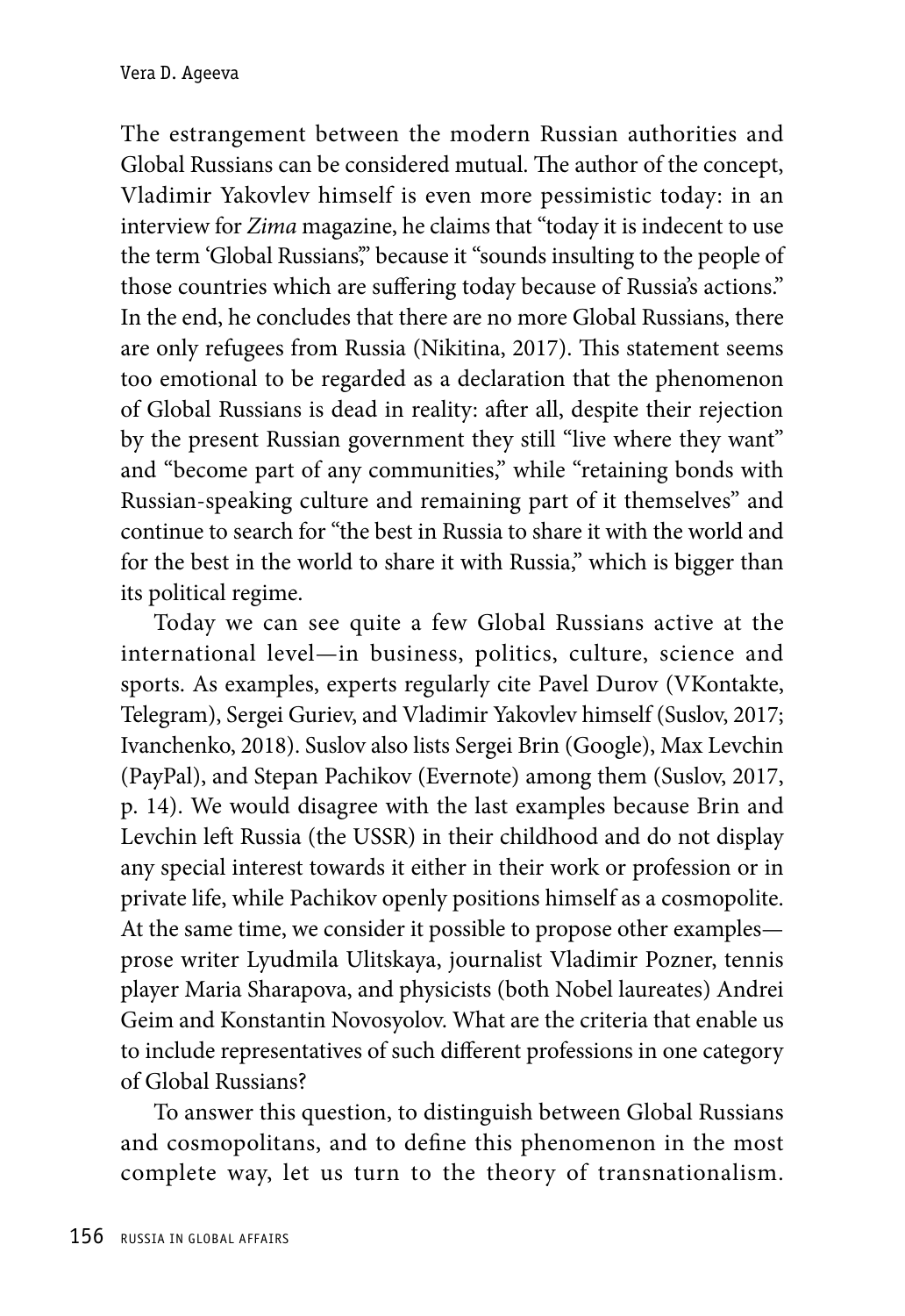Russia's entire discussion about them ran into the dead end of the "patriots-cosmopolitans" dichotomy, while the phenomenon of Global Russians went beyond it to remain misunderstood and underestimated.

In the era of globalization, diasporas around the world have gradually acquired the features of transnational actors. Transnationalism has become a new type of agency (Vertovec, 2009, p. 5), which turned out to be very close to emigrants, Creoles, children of a "third culture," strongly aware of their complex and multi-component identity. It is not synonymous with cosmopolitanism or even cultural hybridity, of which the entire history of its emergence and development is bright evidence. The term itself was introduced by Randolph Silliman Bourne, a left-wing American intellectual, writer and journalist, who at the beginning of the 20th century and under the influence of Horace Kallen's *Democracy Versus the Melting Pot* created a theory of American pluralism. Keen to overcome the problem of assimilation of emigrants into the Anglophile culture of the United States, he rejected the "melting pot" concept and propagated the idea of a transnational America, interpreting the history of the North American community as a history of ethnic diversity and racial dialogue among individuals (Akopov, 2015, p. 137). For him, transnationalism was associated "with the inner freedom of a person, the emancipation of the individual's spirit through communication and the establishment of friendly relations in order to overcome one's own provinciality," while the world's past according to him is "a history of individual meetings 'at the junction' of different cultures and their dialogue" (ibid, p. 138). The future of the United States is connected "with other countries by numerous threads of many kinds and colors" (quoted after Akopov, 2015, p. 139).

Sergei Akopov stresses that "Bourne's concept can hardly be attributed to an unequivocally cosmopolitan model," since it is "rooted in the North American culture and is not even devoid of a tinge of American messianism" (ibid, p. 139). Bourne was not destined to develop his theory. He died from the Spanish flu pandemic when he was just thirty-two. The idea of "transnationality" emerged from the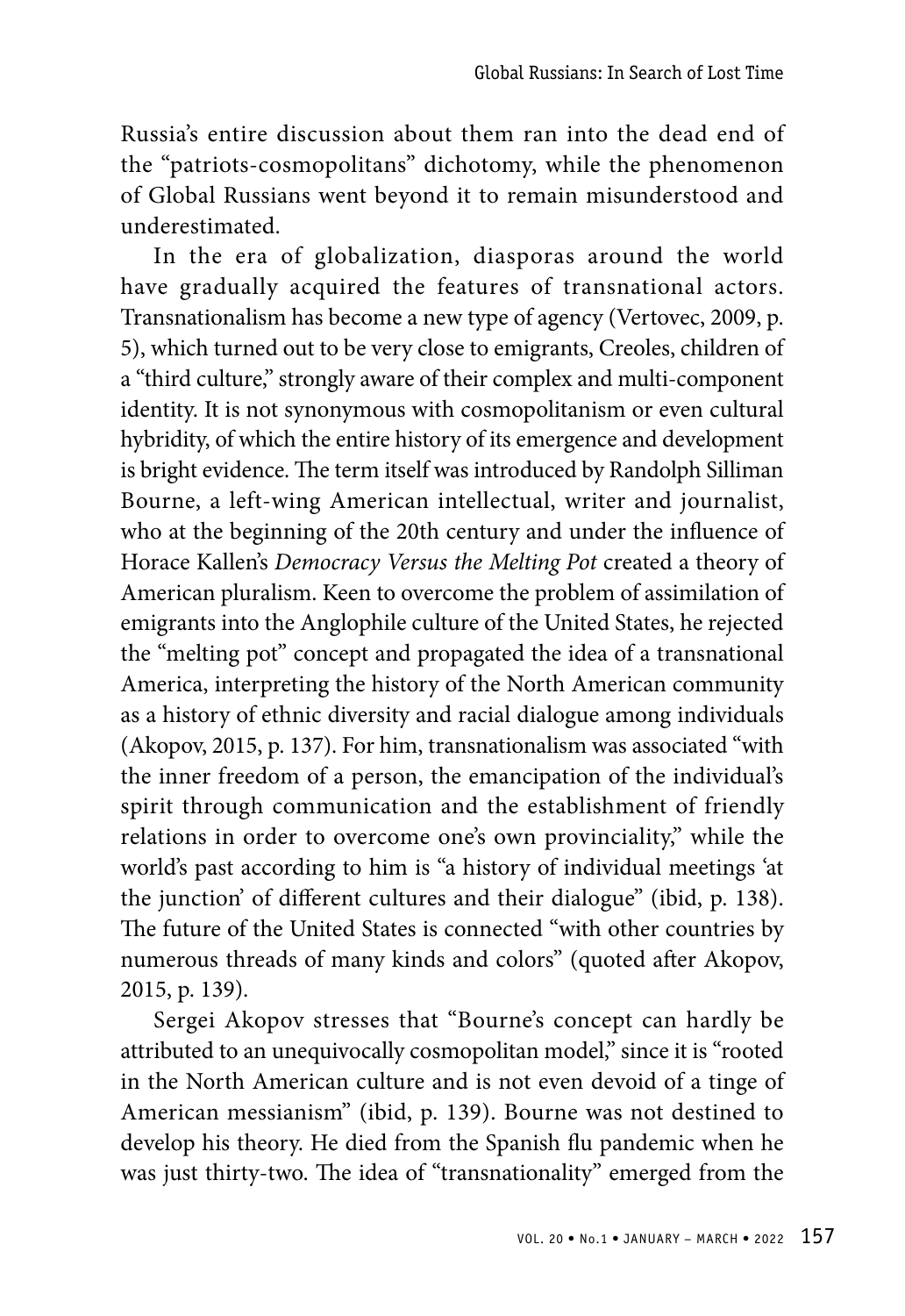practical difficulties of assimilation and integration in the United States and became a kind of compromise among patriotism and cultural pluralism, nationalism, and pacifism. Moreover, up to the 1950s, the expression "transnational relations" was actually used as a synonym for international relations (ibid, p.140).

Subsequently, its usage narrowed. It began to be applied to a special type of international interaction, a variety of connections among various international actors (governmental and nongovernmental—TNCs, NPOs and individuals) through diverse channels. In this regard, the very term 'transnational' was given various interpretations (economic, cultural, etc.). Here, what is important for us is the reflection of transnationality in the specific form of individuals' self-identification. (According to Akopov (2015, pp. 26-29), *identification* as a process is a more correct term than the concept of static identity.) Identification becomes possible due to the features of a new technological era —"the emergence of network society, the growth of global information economy, worldwide expansion of the Internet, outspread of multilinguals, and the development of multiple political citizenships" (Akopov, 2015, pp. 152-164).

The features of transnational identification are well traced within the framework of the theory of political identification with macropolitical community (developed by Russian scholar Olga Malinova (2012)). According to this theory, a person's belonging to broader entities such as states helps internalize rules, norms, and values through solidarity that surmounts ideological boundaries. Identification with a macro-political community can go along different lines: national, civilizational, cosmopolitan or transnational. An important feature of the transnational level of identification is its compatibility and even connection with the national and civilizational levels: in fact, transnational identification does not contradict these levels, but rests upon them, combining the national and civilizational with the global (Akopov, 2015, p. 180).

The application of Malinova's multilevel model (Table 1) to the Russian diaspora and to the international Russophile community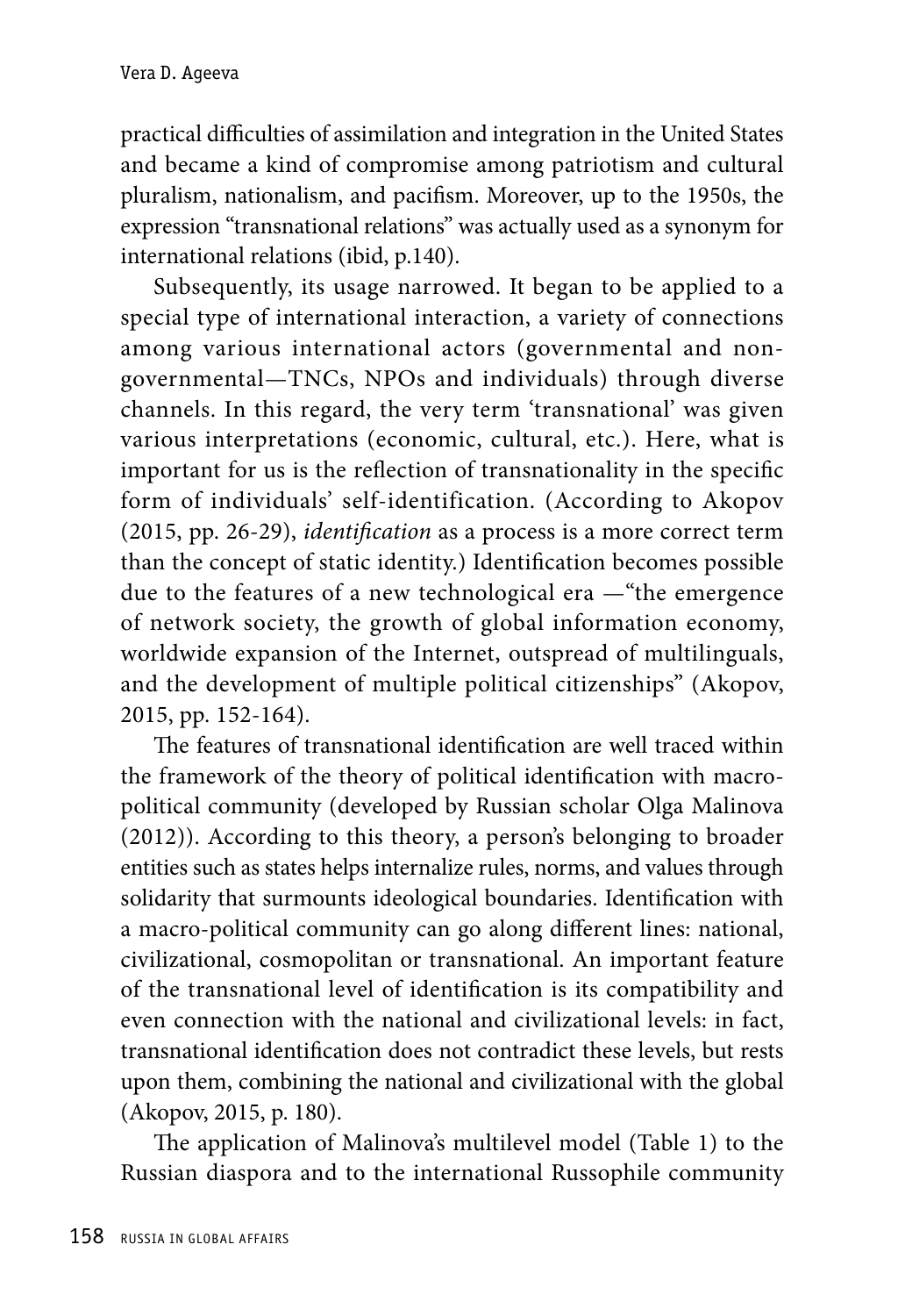(the Russian world) resolves imaginary contradictions and eliminates terminological confusion.

| Individuals, permanently residing outside Russia | <b>Types of self-identification</b> |  |
|--------------------------------------------------|-------------------------------------|--|
| Compatriots                                      | National                            |  |
| Adherents of the Russian world                   | Civilizational                      |  |
| Cosmopolitans (who lost Russian roots)           | Cosmopolitan                        |  |
| Global Russians                                  | Transnational                       |  |

The main criteria of compatriots and those who associate themselves with the Russian world are:

- 1. Russian ethnicity or "descendance of Russian historical nations" (this criterion is not mandatory for the Russian world)
- 2. Competence in Russian language and culture
- 3. Cultural self-identification as Russians/part of Russian civilization
- 4. Regular involvement in cooperation with modern Russia (including that at the state level)
- 5. Financial dependence on the Russian government (and, consequently)
- 6. Absence of critical assessment of Russia's current policies.

As far as Global Russians are concerned, items 5 and 6 should be excluded and the following ones added:

- 1. Transnational identity
- 2. Global professional recognition
- 3. I ntellectual and financial autonomy from the Russian government (which often results in critical assessment of Russia's policies).

Similarities and distinctions between various segments of the Russian diaspora and the Russophile community today may look like this: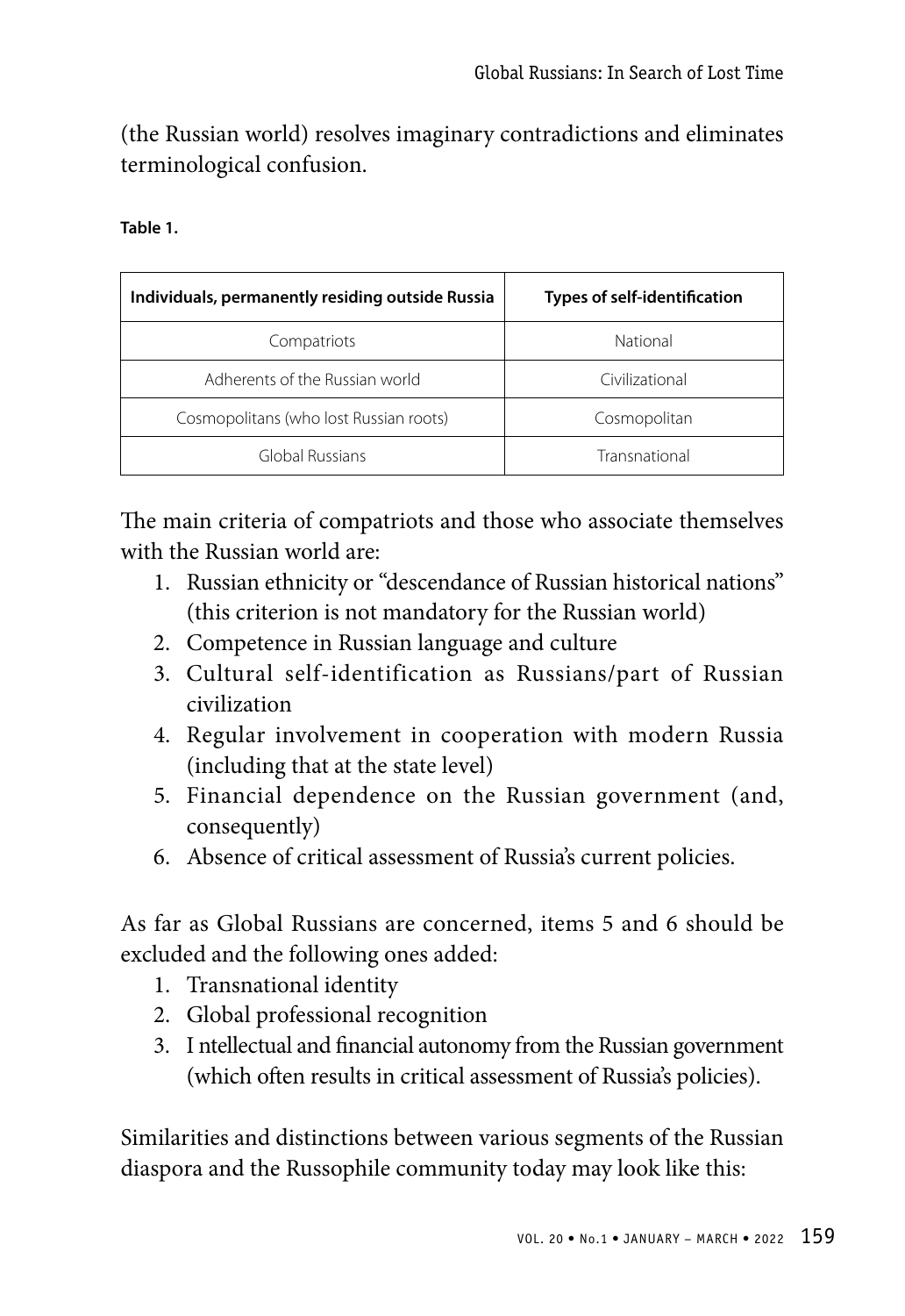| <b>Characteristics:</b>                                             | <b>Russian</b><br><b>Compatriots</b> | <b>Russian</b><br>world<br>adherents | Global<br><b>Russians</b> | ('Russian')<br>Cosmopolitans |
|---------------------------------------------------------------------|--------------------------------------|--------------------------------------|---------------------------|------------------------------|
| Russian ethnicity or<br>descendant of Russian<br>historical nations | $+$                                  | optional                             | optional                  | optional                     |
| Competences in Russian<br>language and/or culture                   | $+$                                  | $+$                                  | $+$                       | optional                     |
| Self-identification as<br>Russians/part of Russian<br>civilization  | $+$                                  | $+$                                  | $+$                       | no                           |
| Regular involvement in<br>cooperation with Russia                   | $+$                                  | $+$                                  | $+$                       | no                           |
| Intellectual/financial<br>autonomy from Russian<br>government       | no<br>(professional<br>compatriots)  | no<br>(since 2014)                   | $+$                       | irrelevant                   |
| Professional recognition                                            | optional                             | optional                             | $+$                       | irrelevant                   |
| Transnational identity                                              | no                                   | no                                   | $+$                       | no                           |

It is important to note that Russian researchers such as Shchedrovitsky in his 2000 article *The Russian World and the Transnational Russian* (2000), as well as Zevelev (2008) have already written about the transnational nature of the Russian diaspora. Zevelev pointed out that the most effective strategy for the Kremlin would be "turning compatriots into an instrument of soft power and strengthening the transnational Russian world" (Zevelev, 2008). However, their ideas were not further developed either in Russian academic or political circles. Relevant works appeared in foreign "Russian transnational studies," but their authors did not study the Global Russians segment.

The theoretical framework of transnationalism makes it possible to better understand the phenomenon of Global Russians as part of the Russian foreign diaspora and allows for formulating its definition as follows: "Global Russians are individuals who self-identify themselves with Russian civilization, promote Russian language and culture, even while not residing in Russia, and get involved in regular activities with Russian society; while their professional international recognition allows them to contribute to the world's cultural, intellectual and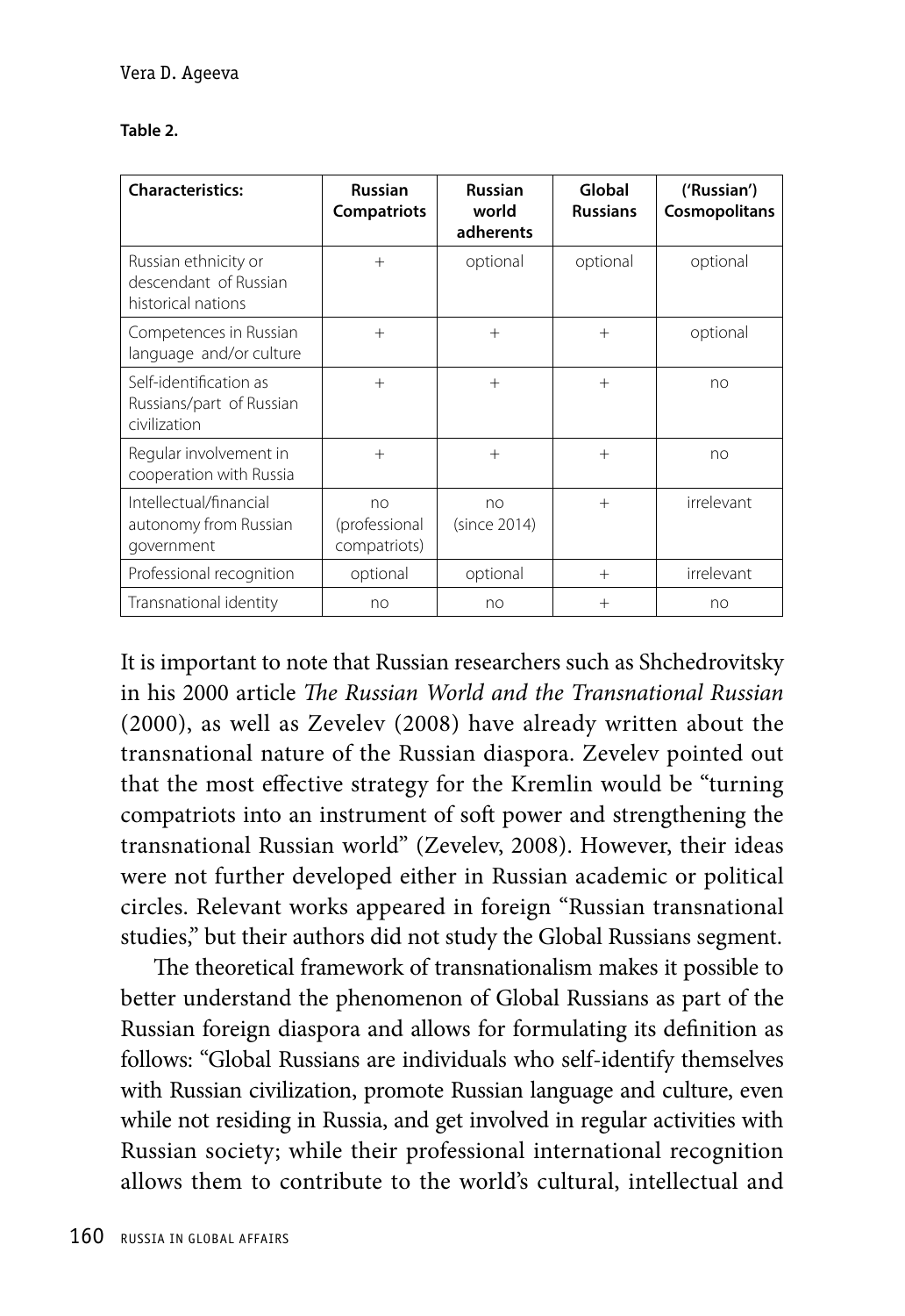economic development, they are also characterized by having significant dispositions and abilities for 'critical' (reflective) thinking about Russian social developments, based on their wider exposure to alternative media, educational, travel and other transnational practices and experiences."

The examples of Global Russians can be categorized as follows:

**Table 3.** 

| <b>Type of Global Russians</b>                     | <b>Examples</b>                                                                                                                                                                         |
|----------------------------------------------------|-----------------------------------------------------------------------------------------------------------------------------------------------------------------------------------------|
| Transnational artistic<br>intelligentsia           | Ludmila Ulitskaya (writer)<br>Alexei Serebryakov (actor)                                                                                                                                |
| Athletes                                           | Maria Sharapova (tennis player)<br>Vyatcheslav Fetisov (hockey player)<br>Alexander Ovechkin (hockey player)                                                                            |
| <b>Businessmen</b>                                 | Pavel Durov (Telegram founder and CEO)<br>Grigory Guselnikov (former BIN-Bank top-manager,<br>current owner of Norvik Banka)<br>Vladimir Yakovlev (journalist and businessmen in media) |
| Scholars and transnational<br>public intellectuals | Sergei Guriev (professor at Sciences Po, Paris)<br>Andre Geim and Konstantin Novosyolov (Nobel Prize<br>laureates in 2010)<br><b>Vladimir Pozner (journalist)</b>                       |

Obviously, the list is incomplete and could include many other examples of Global Russians that fall under the above criteria.

The Russian foreign diaspora, just like any other diaspora, is prone to transnationalization to one degree or another, as new means of communication and transport affect everyone in the world without exception. The Global Russians represent the most transnational part of the Russian diaspora, while its other parts may partially accept their transnationality and the globality of the world itself or intentionally reject them.

This article is one of the first modest attempts to clarify the littlestudied phenomenon of Global Russians. Ageeva and Akopov (2021) studied the biographies of some Global Russians, which illustrates the correctness of the formulated criteria. However, the empirical research into the phenomenon of Global Russians should be continued, because many questions remain unanswered: Can Global Russians live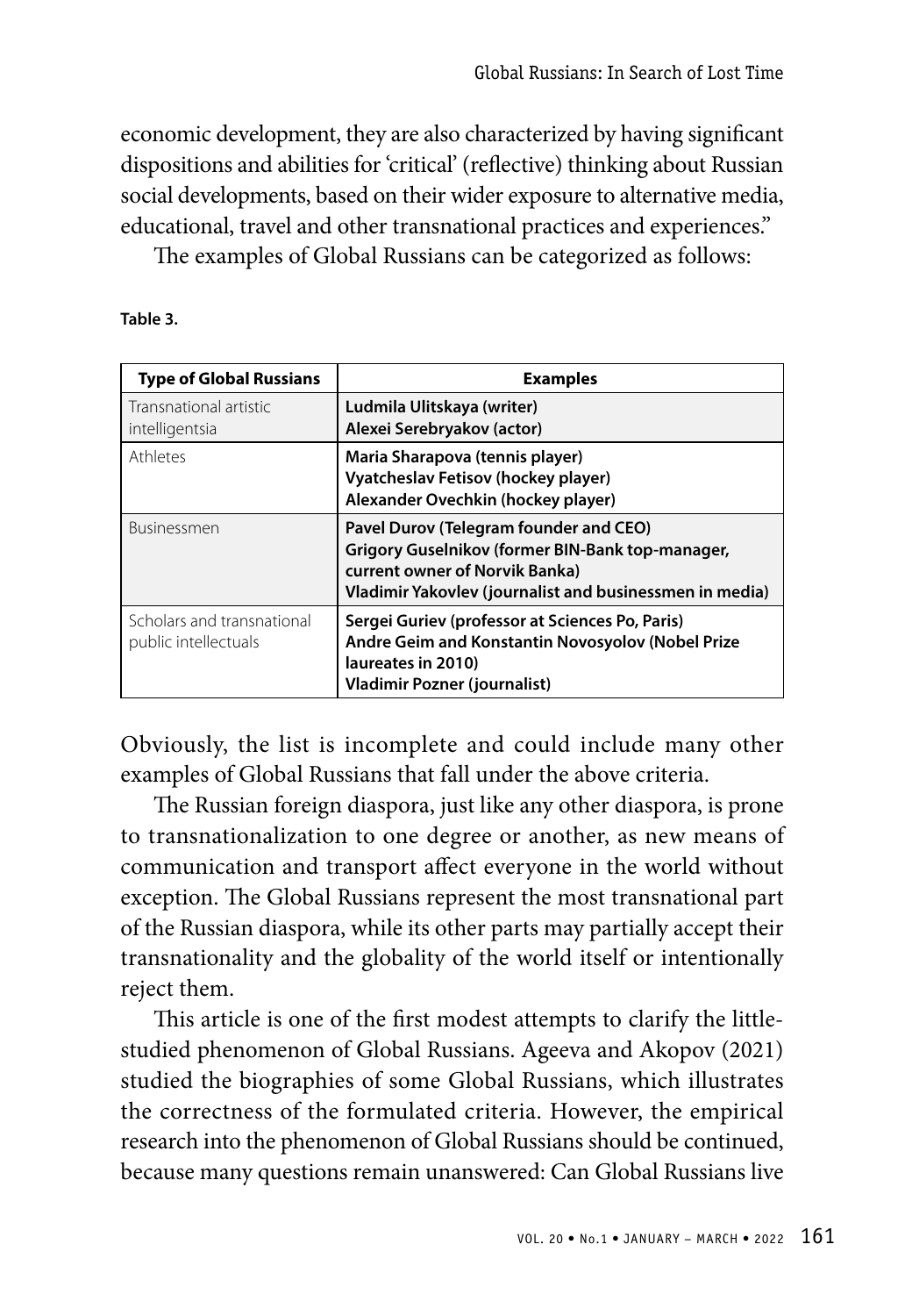permanently in Russia itself? Can political emigrants and refugees be considered Global Russians? Likewise unclear are the positions of other segments of the Russian diaspora, which no longer associate themselves either with their compatriots or with the Russian world, but at the same time are not Global Russians, or cosmopolitans or assimilated members of the host community.

The lack of proper analysis based on field research, as well as the Kremlin's excessive politicization of relations with the Russian diaspora are the main obstacles to their mutually beneficial cooperation. The policy of expelling from the ranks all those who disagree or even simply criticize (in articles by Chepurin (2009) and Kramarenko (2018), they are perceived almost as enemies) leaves no room for developing a modern approach to compatriots around the world, for "accepting and understanding Russians abroad, both Global and non-Global, instead of turning away from them as traitors or alien elements" (Ivanchenko, 2018).

Today, there is a feeling that the chance to build a constructive relationship between Russia and Global Russians has been missed, although Russia has been oriented towards such economically successful and intellectually influential compatriots starting from the 1990s and still retained such orientation in 2009. Chepurin wrote that "only a community that is not assimilated or marginalized, but closely intertwined with and integrated into the socio-political life of the country of residence and capable of positively influencing the world around can become a full-fledged part of the global Russian world" (Chepurin, 2009). There still remains the hope for a joint evolution, on the one hand, of Russian society and politics, and on the other hand, of the Russian diaspora, which continues to "empathize with Russia's fate" and sometimes takes an active part in it—an evolution that will help build new bridges and open new windows of opportunity.

#### **References**

Ageeva, V., 2021. The Rise and Fall of Russia's Soft Power. *Russia in Global Affairs,* 19(1) [online]. Available at: eng.globalaffairs.ru/articles/rise-fall-russias-soft-power/ [Accessed on 2 December 2021]. DOI: 10.31278/1810-6374-2021-19-1-118-145.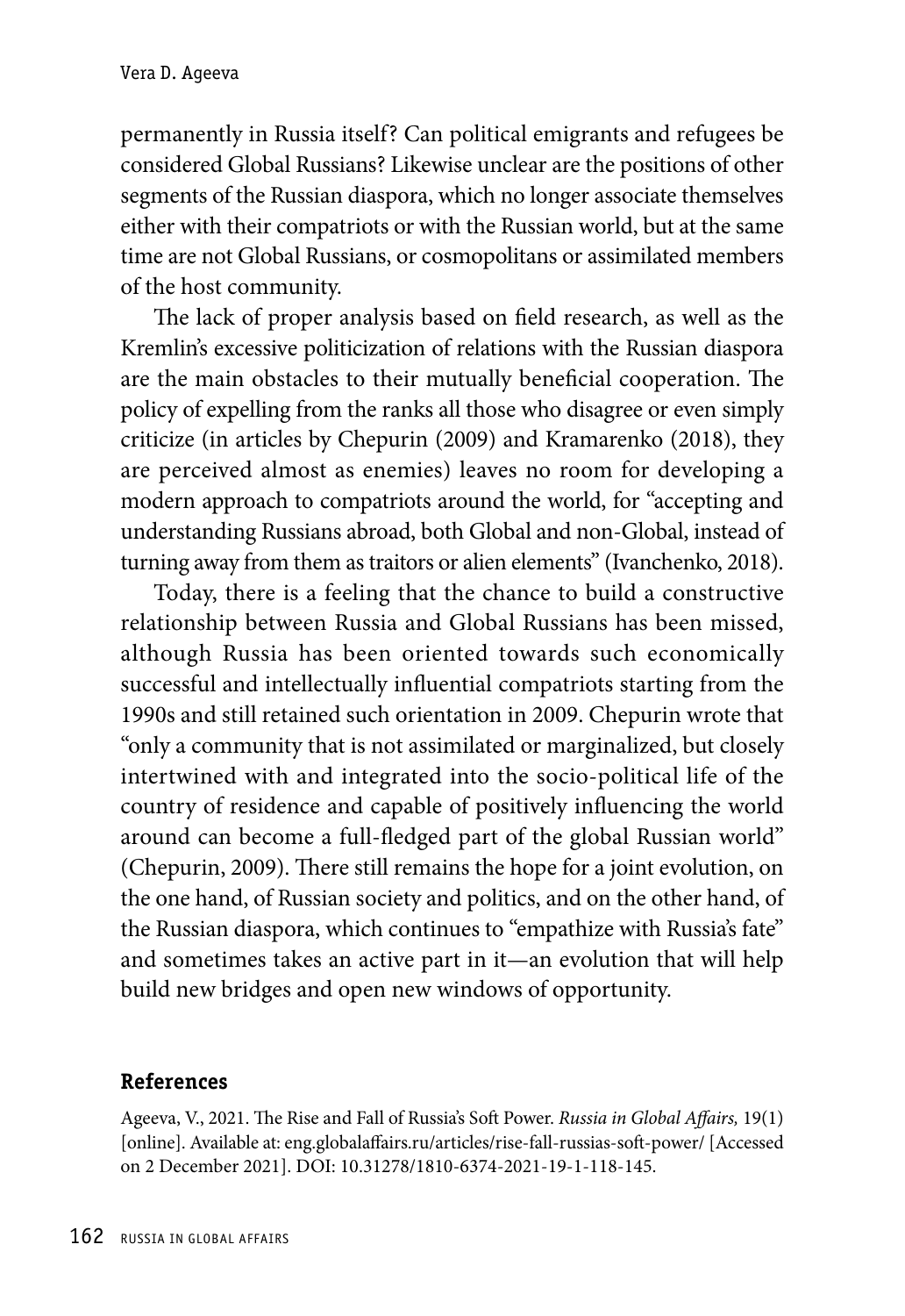Ageeva, V. and Akopov, S., 2021. 'Global Russians': Case Study of Transnational Actors in World Politics. *Europe-Asia Studies*, forthcoming.

Akopov, S.V., 2015. *Chelovek mnogomerny: transnatsionalnaya model identifikatsii s makropoliticheskimi soobstchestvami (metateoreticheskii analiz)* [Homo Multidimensional: A Transnational Model of Identification with Macro-Political Communities (Metatheoretical Analysis)]. St.-Petersburg: Aleteya.

Astakhova, E.V. and Astakhov, E.V., 2011. Rossiya i "Russkiy mir" [Russian Federation and "The Russian World": Experience and Problems of the Work with the Compatriots]. *MGIMO Review of International Relations,* 16(1), pp. 316-322. DOI: 10.24833/2071-8160-2011-1-16-316-322

Batanova, O.N., 2009. *Russkiy mir i problemy ego formirovaniya* [Russian World and the Problems of Its Development]. Author's abstract of the PhD dissertation in Political Science. Moscow: Russian Civil Service Academy.

Chepurin, A., 2009. "Tri kita" rossiyskoi diasporalnoi politiki [Three Foundations of Russia's Diaspora Policy]. *Rossiya v globalnoi politike*, 7(3) [online]. Available at: globalaffairs.ru/articles/tri-kita-rossijskoj-diasporalnoj-politiki/ [Accessed 4 August 2021].

Deklaratsiyа, 1995. Deklaratsiya o podderzhke rossiyskoi diaspory i o pokrovitelstve rossiyskim sootechestvennikam [Declaration on the Support to Russian Diaspora and on the Protection of Russian Compatriots]. *State Duma of Russian Federation,* 8 December [online]. Available at: pravo.gov.ru/proxy/ips/?doc\_itself=&nd=102038598&page=1&rd k=0&intelsearch=%CA%EE%ED%F1%F2%E8%F2%F3%F6%E8%FF+++&link\_id=3#I0 [Accessed 31 March 2021].

Gelman, V., 2019. *"Nedostoinoye pravlenie". Politika v sovremennoi Rossii* ["Inefficient Governance". Politics in Today's Russia]. St.-Petersburg: EUSP Press.

von Hahn, A., 2014. Alternativnoe pi''mo potomkov belykh emigrantov [An Alternative Letter from the Descendants of White Emigrants]. *Beloe Delo*, 28 December [online]. Available at: beloedelo.com/actual/actual/?327 [Accessed on 02 Dec. 2021].

Holmes, S. and Krastev, I., 2020. *The Light That Failed: Why the West Is Losing the Fight for Democracy*. Pegasus Books.

Ivanchenko, V., 2018. "Globalnye russkie": ot kosmopolitizma k patriotizmu? ["Global Russians": From Cosmopolitism towards Patriotism?]. *RIAC (Russian International Affairs Council)*, 22 July [online]. Available at: russiancouncil.ru/analytics-andcomments/columns/riacdigest/globalnye-russkie-ot-kosmopolitizma-k-patriotizmu/ [Accessed 31 March 2021].

Klensky, D., 2014. Kak "professionalnye sootechestvenniki" masteryat obshhestvennopoliticheskuyu matreshku-pustyshku [How "Professional Compatriots" Craft Public Matryoshka' Simulacrum]. *Delfi*, 27 March [online]. Available at: rus.delfi.ee/ projects/opinion/kak-professionalnye-sootechestvenniki-masteryat-obschestvennopoliticheskuyu-matreshku-pustyshku?id=68316335, [Accessed 30 April 2021].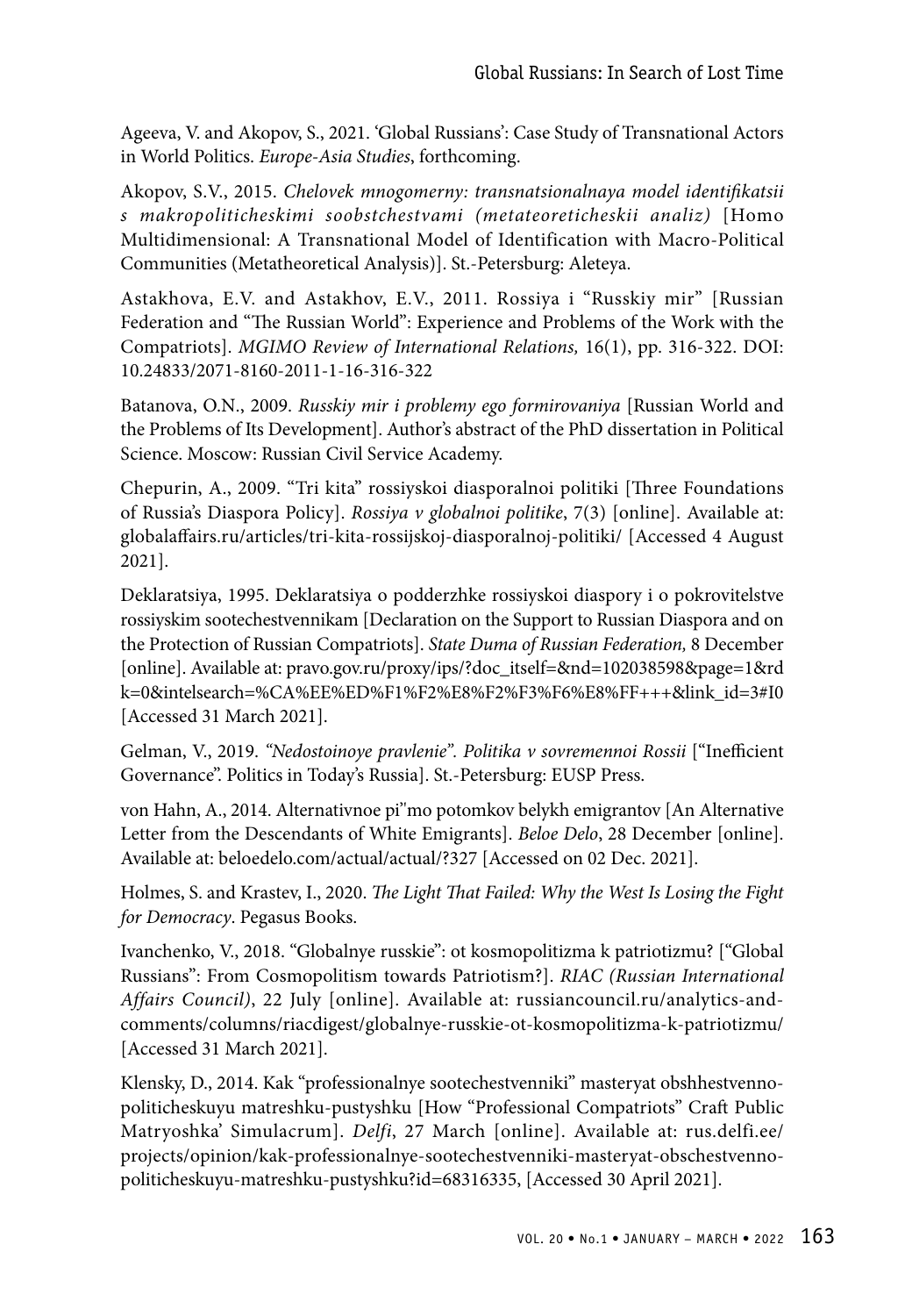Kramarenko, A., 2018. Global Russians: sovremenny nigilizm, problema yazyka, etc. [Global Russians: Modern Nihilism, Language Problem, etc.], *RIAC (Russian International Affairs Council)*, 24 April [online]. Available at: russiancouncil.ru/ analytics-and-comments/columns/riacdigest/global-russians-sovremennyy-nigilizmproblema-yazyka-etc/?sphrase\_id=86642163 [Accessed 31 March 2020].

Laruelle, M., 2015. *The Russian World. Russian Soft Power and Geopolitical Imagination*. Center on Global Interest Papers, May.

Malinova, O., 2012. Makropoliticheskaya identichnost' [Macropolitical Identity]. In: I.S. Semenenko (ed.). *Politicheskaya identichnost' i politika identichnosti. T. 1: Identichnost' kak kategoriya politicheskoi nauki: slovar' terminov i ponyatiy* [Political Identity and Identity Politics; Vol I. Identity as a Category of Political Science: Terms and Definitions]. Moscow: ROSSPEN.

Mitrofanova, A., 2013. Ekspert: Rabota rossiyskikh posolstv s "sootechestvennikami" — "bliny, lozhki i medved'" [Expert Opinion: Work of Russian Embassies with "compatriots"—"Blini, Wooden Spoons and Bear' (Interview with Anastasiya Mitrofanova)]. *Regnum* [online], 22 January. Available at: regnum.ru/news/1615802. html [Accessed 30 April 2020].

Nikitina, K., 2017. Vladimir Yakovlev: Upotreblyat' termin 'Global Russians' segodnya v principe nepristoino [It's Basically Indecent Nowadays to Use the Term 'Global Russians'. Interview with Vladimir Yakovlev]. *Zima Journal*, 3 July [online]. Available at: zimamagazine.com/2017/07/vladimir-yakovlev-upotreblyat-termin-global-russianssegodnya-v-printsipe-nepristojno/ [Accessed 31 March 2020].

Ostrovsky, A., 2010. "Professionalnye" sootechestvenniki opasny ["Professional" Compatriots are Dangerous]. *Milli Firka*, 2 July [online]. Available at: milli-firka.org/% D0%B0%D0%BB%D0%B5%D0%BA%D1%81%D0%B5%D0%B9-%D0%BE%D1%81% D1%82%D1%80%D0%BE%D0%B2%D1%81%D0%BA%D0%B8%D0%B9-%C2%AB% D0%BF%D1%80%D0%BE%D1%84%D0%B5%D1%81%D1%81%D0%B8%D0%BE%D 0%BD%D0%B0%D0%BB%D1%8C%D0%BD/ [Accessed 31 March 2021].

Poloskova, T. and Skrinnik, V., 2003. *Russkiy mir: mify i realii* [The Russian World: Myths and Reality]. Moscow: "Rossiyane" Moscow Foundation.

Prokofiev, V., 2014. Parizh, Sevastopolsky bulvar [Paris, Sevastopol Boulevard]. *Rossiiskaya gazeta*, 25 December [online]. Available at: rg.ru/2014/12/25/pismo.html [Accessed 30 April 2021].

Putin, V., 2001. Vystuplenie Prezidenta Rossii Vladimira Putin ana Pervom Vsemirnom Kongresse rossiyskikh sootechestvennikov [Speech by President of the Russian Federation Vladimir Putin at the 1st World Congress of Russian Compatriots]. Global Coordination Council of Russian Compatriots, 11 October [online]. Available at: vksrs. com/publications/vystuplenie-prezidenta-rossii-vladimira-/ [Accessed 4 August 2021].

Putin, V., 2013.Speech at the Meeting of the Valdai International Discussion Club. *Kremlin.ru,* 19 September [online]. Available at: en.kremlin.ru/events/president/ news/19243 [Accessed 04 August 2021].